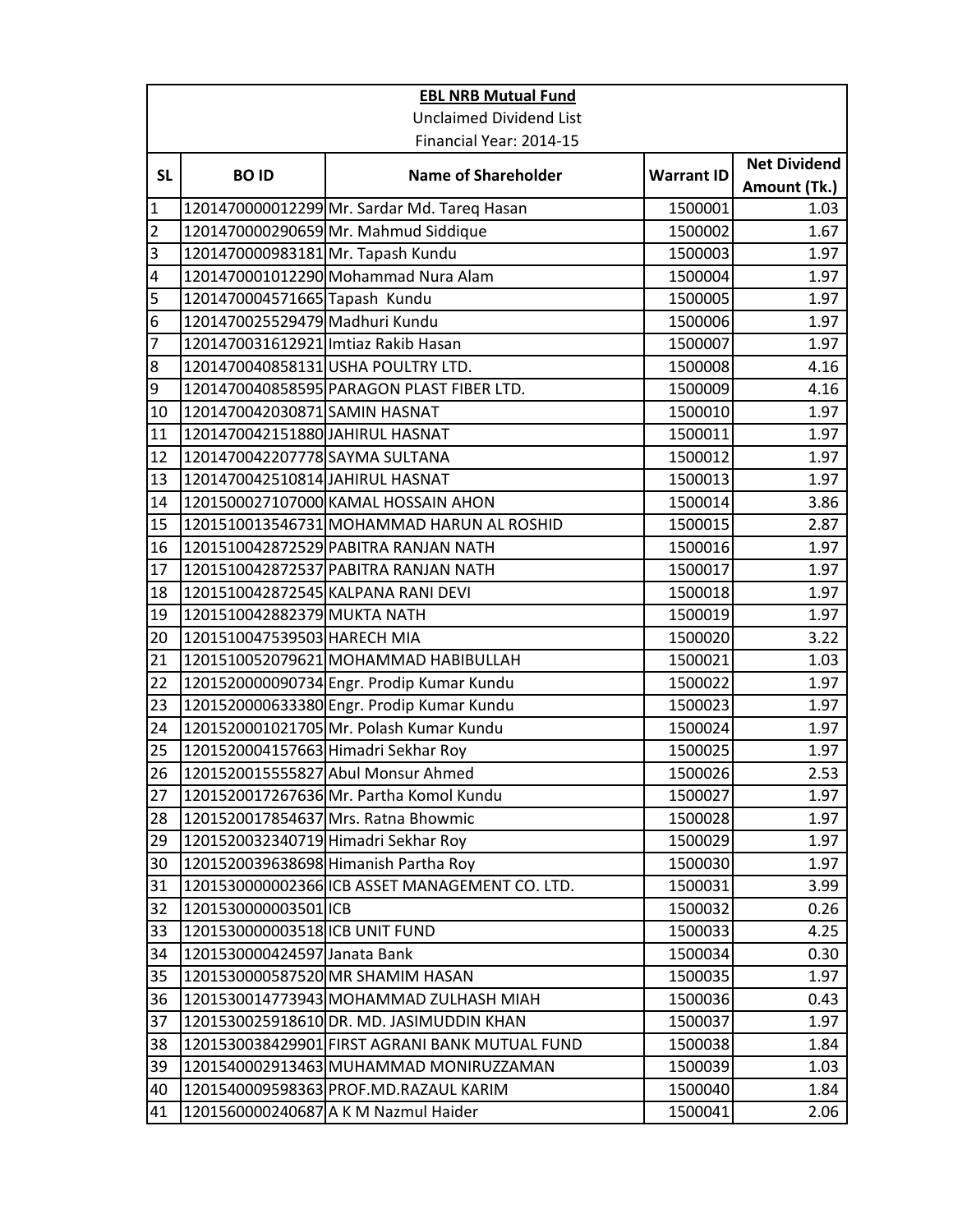|           | <b>EBL NRB Mutual Fund</b>           |                                            |                   |                                     |  |
|-----------|--------------------------------------|--------------------------------------------|-------------------|-------------------------------------|--|
|           | <b>Unclaimed Dividend List</b>       |                                            |                   |                                     |  |
|           |                                      | Financial Year: 2014-15                    |                   |                                     |  |
| <b>SL</b> | <b>BOID</b>                          | <b>Name of Shareholder</b>                 | <b>Warrant ID</b> | <b>Net Dividend</b><br>Amount (Tk.) |  |
| 42        |                                      | 1201560028539926 Mst. Muktara Khatun       | 1500042           | 1.97                                |  |
| 43        |                                      | 1201560028539934 Md. Sazzadur Rahman       | 1500043           | 1.97                                |  |
| 44        |                                      | 1201560032932605 Mr. Quazi Mahbubul Alam   | 1500044           | 1.97                                |  |
| 45        | 1201560037131868 Alburt Prodip Hazra |                                            | 1500045           | 1.97                                |  |
| 46        |                                      | 1201560039371579 Azmal Hossain Khan        | 1500046           | 1.97                                |  |
| 47        |                                      | 1201580000108522 MRS. NINA PARVEEN         | 1500047           | 1.97                                |  |
| 48        |                                      | 1201580000108549 MR. MIZANUR RAHMAN        | 1500048           | 1.97                                |  |
| 49        |                                      | 1201580000254591 SYED MAHFUZUR RAHMAN      | 1500049           | 0.09                                |  |
| 50        | 1201580004540262 RITESH SAHA         |                                            | 1500050           | 1.97                                |  |
| 51        |                                      | 1201580004601550 Arun Chandra Bhowmick     | 1500051           | 2.79                                |  |
| 52        |                                      | 1201580005615186S. M GAUSUL AZAM           | 1500052           | 1.20                                |  |
| 53        | 1201580011915619 MD. HELAL UDDIN     |                                            | 1500053           | 1.97                                |  |
| 54        |                                      | 1201580015878173S.M. TOUHIDUZZAMAN         | 1500054           | 0.39                                |  |
| 55        |                                      | 1201580016535064 ABDUL MOTIN SHAHID        | 1500055           | 1.37                                |  |
| 56        |                                      | 1201580024457441 H.A. ANWAR AHMED          | 1500056           | 0.09                                |  |
| 57        |                                      | 1201580043559725 MR. SHEIKH HARUN OR RASHI | 1500057           | 1.97                                |  |
| 58        |                                      | 1201580046267067 MUNTASIR MUBIN SHAAD      | 1500058           | 2.79                                |  |
| 59        |                                      | 1201590003983276 SAMARESH BHATTACHARJEE    | 1500059           | 1.97                                |  |
| 60        |                                      | 1201590004448688 REKHA BHATTACHARJEE       | 1500060           | 1.97                                |  |
| 61        |                                      | 1201590004618244 MD. NASER UDDIN KHAN      | 1500061           | 1.97                                |  |
| 62        |                                      | 1201590006366137 MOSHARAF HOSSAIN          | 1500062           | 3.13                                |  |
| 63        | 1201590006407629 MD. ABUL KASHEM     |                                            | 1500063           | 1.97                                |  |
| 64        |                                      | 1201590023482810 MD ABDUS SOBHAN           | 1500064           | 1.97                                |  |
| 65        |                                      | 1201590027086771 MD. ABDUS SOBHAN          | 1500065           | 1.97                                |  |
| 66        | 1201590027086781 ANOWARA AKTER       |                                            | 1500066           | 1.97                                |  |
| 67        | 1201590027086798 ANOWARA AKTER       |                                            | 1500067           | 1.97                                |  |
| 68        |                                      | 1201590032857550 KRISHNAPADA BISWAS        | 1500068           | 1.97                                |  |
| 69        |                                      | 1201590032858116 BIVA RANI MONDAL          | 1500069           | 1.97                                |  |
| 70        |                                      | 1201590032858266 KRISHNA PADA BISWAS       | 1500070           | 1.97                                |  |
| 71        | 1201590036760097 GINI BISWAS         |                                            | 1500071           | 1.97                                |  |
| 72        | 1201590039169538 HARUN UR RASHID     |                                            | 1500072           | 1.97                                |  |
| 73        | 1201590041931717 MD. YUSUF MEAH      |                                            | 1500073           | 1.72                                |  |
| 74        | 1201590041931776 MD. YUSUF MEAH      |                                            | 1500074           | 1.72                                |  |
| 75        | 1201590041931792 MD. MORSHED ALI     |                                            | 1500075           | 1.72                                |  |
| 76        | 1201590041931958 MD. MORSHED ALI     |                                            | 1500076           | 1.97                                |  |
| 77        | 1201590042243141 MARIUM BEGUM        |                                            | 1500077           | 2.62                                |  |
| 78        | 1201590042246234 MARIUM BEGUM        |                                            | 1500078           | 2.62                                |  |
| 79        | 1201590042257632 HARUN UR RASHID     |                                            | 1500079           | 1.97                                |  |
| 80        | 1201590042490787 SUDHA MONDAL        |                                            | 1500080           | 1.97                                |  |
| 81        |                                      | 1201590042802397 MD. ABDUR RAZZAK          | 1500081           | 1.97                                |  |
| 82        |                                      | 1201590042802402 MD. ABDUR RAZZAK          | 1500082           | 0.56                                |  |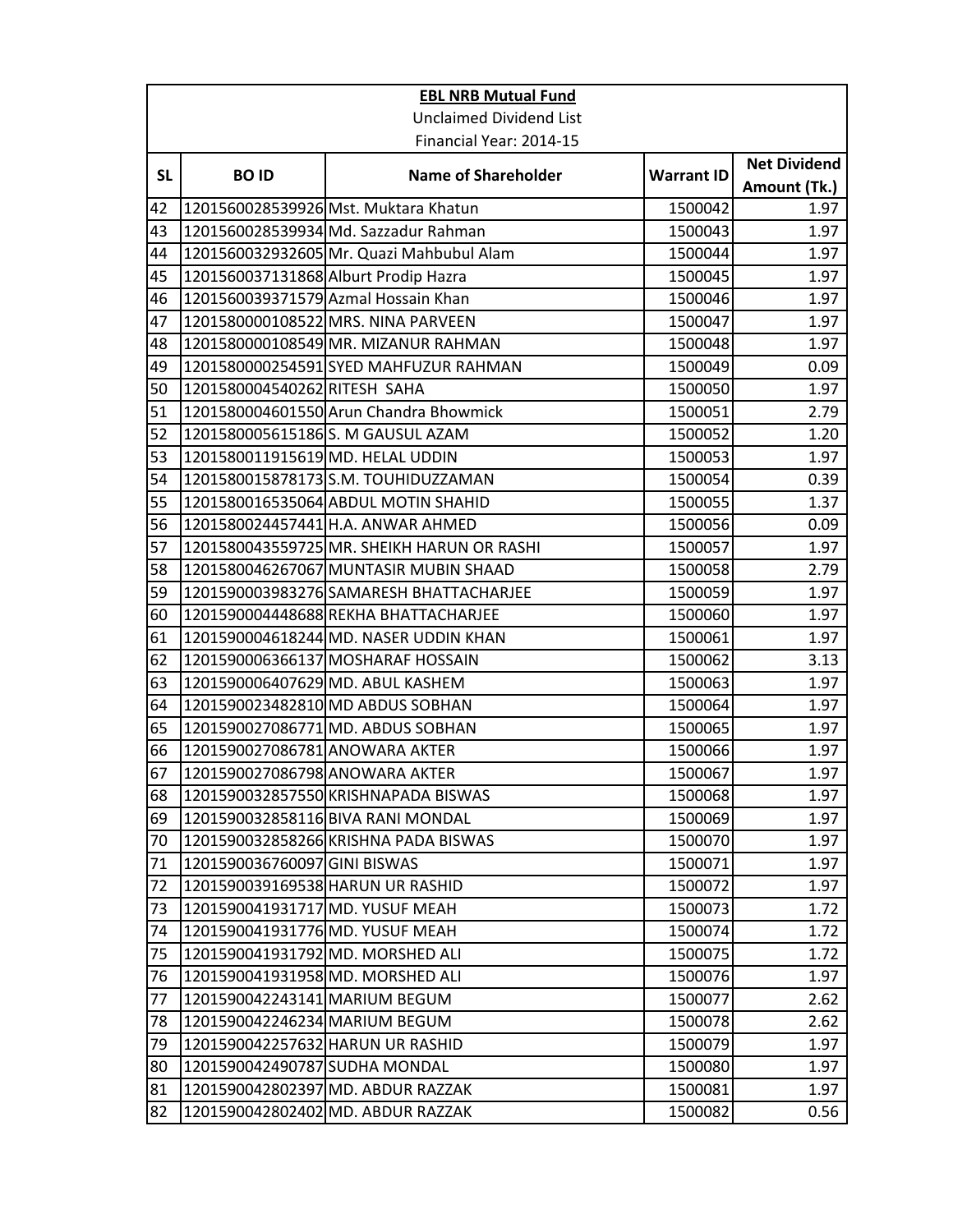| <b>EBL NRB Mutual Fund</b> |                                        |                                              |                   |                                     |  |
|----------------------------|----------------------------------------|----------------------------------------------|-------------------|-------------------------------------|--|
|                            | <b>Unclaimed Dividend List</b>         |                                              |                   |                                     |  |
|                            | Financial Year: 2014-15                |                                              |                   |                                     |  |
| <b>SL</b>                  | <b>BOID</b>                            | <b>Name of Shareholder</b>                   | <b>Warrant ID</b> | <b>Net Dividend</b><br>Amount (Tk.) |  |
| 83                         |                                        | 1201590042819048 TUSHAR KANTI SARKER         | 1500083           | 1.97                                |  |
| 84                         |                                        | 1201590042883879 TUSHAR KANTI SARKER         | 1500084           | 1.97                                |  |
| 85                         | 1201590047964804 MD. ASAD ULLAH        |                                              | 1500085           | 4.12                                |  |
| 86                         |                                        | 1201600007435152 MRS NUR NAHAR BEGUM         | 1500086           | 1.97                                |  |
| 87                         | 1201600007959849 Q. M. A. RASHED       |                                              | 1500087           | 1.97                                |  |
| 88                         |                                        | 1201600012754401 KAZI NASRIN AKTER           | 1500088           | 1.97                                |  |
| 89                         |                                        | 1201600013396284 QUAZI SHAWN MAHMUD          | 1500089           | 1.97                                |  |
| 90                         |                                        | 1201630000001072 DHAKA BANK LIMITED          | 1500090           | 2.49                                |  |
| 91                         |                                        | 1201630002091271 DR ASM NAWSHAD UDDIN AHMED  | 1500091           | 1.97                                |  |
| 92                         |                                        | 1201630015900849 MUHAMMAD SALIM KHAN         | 1500092           | 3.30                                |  |
| 93                         |                                        | 1201630026222063 MRS. NASRIN JAHAN           | 1500093           | 0.64                                |  |
| 94                         |                                        | 1201630039337858 BABU M.H. RAHMAN            | 1500094           | 0.64                                |  |
| 95                         |                                        | 1201630054042027 FERDOUSI ARA SHANTA         | 1500095           | 0.04                                |  |
| 96                         |                                        | 1201690000193921 MOHAMMED SALAHUDDIN         | 1500096           | 0.60                                |  |
| 97                         | 1201690012555722 Gulshan Ara           |                                              | 1500097           | 1.97                                |  |
| 98                         | 1201700000051898 Md. Abu Sufian        |                                              | 1500098           | 1.07                                |  |
| 99                         | 1201700001841693 S. A. Jahan Ahmed     |                                              | 1500099           | 4.20                                |  |
|                            | 100 1201700004755045 Kazi Abul Hashem  |                                              | 1500100           | 1.97                                |  |
|                            | 101 1201700004869921 REAZ HOSSAIN      |                                              | 1500101           | 1.03                                |  |
|                            |                                        | 102 1201700015254856 Mohammad Wasim          | 1500102           | 0.21                                |  |
|                            | 103 1201700021987090 Sabnam Mostary    |                                              | 1500103           | 1.72                                |  |
|                            |                                        | 104 1201700022256106 SK.Md. Anwar Hossain    | 1500104           | 1.97                                |  |
|                            |                                        | 105 1201700022256114 SK. Md. Anwar Hossain   | 1500105           | 1.97                                |  |
|                            |                                        | 106 1201700041351819 Md. Foyzur Rahman Sumon | 1500106           | 2.19                                |  |
|                            |                                        | 107 1201700048608826 Syed Ahmed Faruque      | 1500107           | 1.67                                |  |
|                            |                                        | 108 1201710000011200 S.M. Maksud Hossain     | 1500108           | 0.34                                |  |
|                            |                                        | 109 1201710000306282S. M. MAINUL ISLAM       | 1500109           | 3.73                                |  |
|                            |                                        | 110 1201710000306290 MS. SHAMIMA AKTER       | 1500110           | 0.56                                |  |
|                            | 111 1201710002139506 TOSLIMA PARVIN    |                                              | 1500111           | 0.82                                |  |
|                            |                                        | 112 1201710002553805 MOSAMMAD NURJHAN BEGUM  | 1500112           | 3.09                                |  |
|                            |                                        | 113 1201710011402700 S. M MAKSUD HOSSAIN     | 1500113           | 3.56                                |  |
|                            |                                        | 114 1201710015383394 SIFATI GULSHAN ARA      | 1500114           | 0.82                                |  |
|                            | 115   1201710017688910 SUFIA BAGUM     |                                              | 1500115           | 2.40                                |  |
|                            | 116 1201710037110221 MD. ZANE ALAM     |                                              | 1500116           | 2.57                                |  |
|                            | 117 1201720015343981 MD.ZAKARIA        |                                              | 1500117           | 0.04                                |  |
|                            | 118 1201720020358311 DALIA HASIN       |                                              | 1500118           | 0.30                                |  |
|                            | 119 1201720024198337 FATEMA JANNAT     |                                              | 1500119           | 2.87                                |  |
|                            | 120 1201730039240271 MD. MASUM SHEIK   |                                              | 1500120           | 1.97                                |  |
|                            | 121 1201730040670497 Nasima Islam      |                                              | 1500121           | 1.72                                |  |
|                            | 122 1201730040670529 Md. Jahirul Islam |                                              | 1500122           | 1.72                                |  |
|                            | 123 1201730040786883 Nasima Islam      |                                              | 1500123           | 1.72                                |  |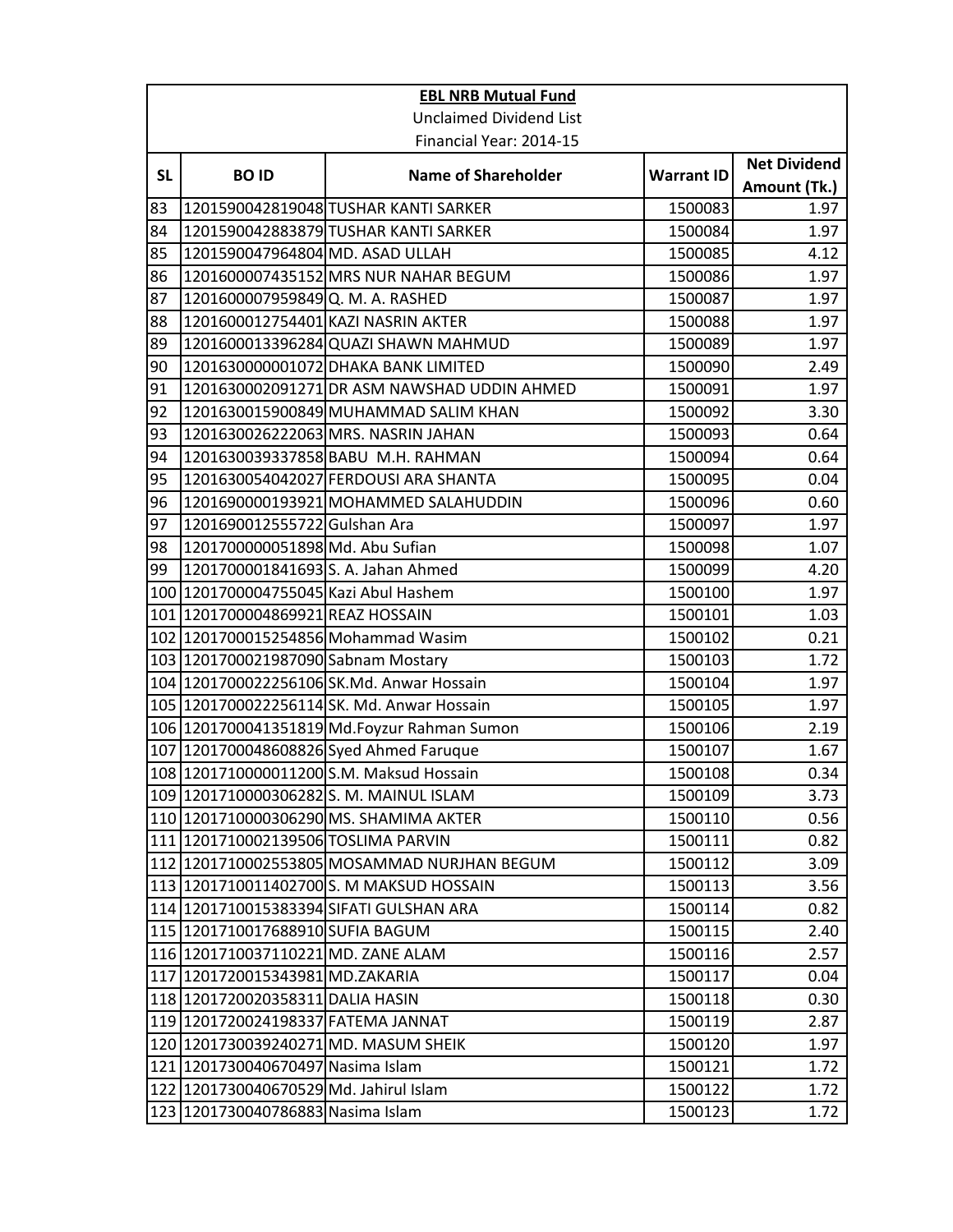|           | <b>EBL NRB Mutual Fund</b>             |                                                   |                   |                     |  |
|-----------|----------------------------------------|---------------------------------------------------|-------------------|---------------------|--|
|           |                                        | <b>Unclaimed Dividend List</b>                    |                   |                     |  |
|           | Financial Year: 2014-15                |                                                   |                   |                     |  |
|           |                                        | <b>Name of Shareholder</b>                        |                   | <b>Net Dividend</b> |  |
| <b>SL</b> | <b>BOID</b>                            |                                                   | <b>Warrant ID</b> | Amount (Tk.)        |  |
|           | 124 1201730040786891 Md. Johirul Islam |                                                   | 1500124           | 1.72                |  |
|           |                                        | 125 1201730041617106 MD. ALAUDDIN MIRADA NASIR    | 1500125           | 1.97                |  |
|           |                                        | 126 1201730041617173 MD.ALAUDDIN MIRADA NASIR     | 1500126           | 1.97                |  |
|           |                                        | 127 1201730044982630 DR.NIGAR SULTANA             | 1500127           | 1.67                |  |
|           |                                        | 128 1201730044982649 DR.NIGAR SULTANA             | 1500128           | 1.03                |  |
|           | 129 1201740049448134 Mrs. Shirin Ara   |                                                   | 1500129           | 3.99                |  |
|           |                                        | 130 1201740056902653 Md. Faridur Rahman           | 1500130           | 1.97                |  |
|           |                                        | 131 1201770006621326 5260 - NUSRAT AMIN MIRZA     | 1500131           | 4.20                |  |
|           |                                        | 132 1201770008059096 5834 - PARVEZ IQBAL          | 1500132           | 1.37                |  |
|           |                                        | 133 1201770008133055 5886 - MIRZA GHOLAM ERFAN    | 1500133           | 1.97                |  |
|           |                                        | 134 1201770009587048 MOHAMMAD MONITUZZAMAN BHUIYA | 1500134           | 1.97                |  |
|           |                                        | 135 1201770010784426 7097 - MIRZA GHOLAM ERFAN    | 1500135           | 1.97                |  |
|           |                                        | 136 1201770017447232 ABDUL HASHEM BHUIYA          | 1500136           | 3.00                |  |
|           |                                        | 137 1201770023151749 10618- NILUFA AKTER          | 1500137           | 1.97                |  |
|           |                                        | 138 1201770023243356 10651-MD. AHSAN-UL-HOSSAIN   | 1500138           | 1.97                |  |
|           |                                        | 139 1201770023243364 10652-MD. AHSAN-UL-HOSSAIN   | 1500139           | 1.97                |  |
|           |                                        | 140 1201770028255980 11532-NILUFA AKTER           | 1500140           | 1.97                |  |
|           |                                        | 141 1201780040027094 BEGUM EFTEARA ROMA           | 1500141           | 1.97                |  |
|           |                                        | 142 1201820000014453 Mr. Mohammad Jahangir Alam   | 1500142           | 0.39                |  |
|           |                                        | 143 1201820001929739 MOHAMMAD JAHANGIR ALAM       | 1500143           | 2.70                |  |
|           | 144 1201820006634003 HASIBA SHARMIN    |                                                   | 1500144           | 4.20                |  |
|           |                                        | 145 1201820015312091 MR.PITU RANGAN BHUIYA        | 1500145           | 4.16                |  |
|           | 146 1201820018043207 S M M RAHMAN      |                                                   | 1500146           | 1.97                |  |
|           |                                        | 147 1201820021984509 BRAC BANK LIMITED            | 1500147           | 0.17                |  |
|           |                                        | 148 1201820029981237 DR. MANZOOR - E- ELAHEE      | 1500148           | 0.30                |  |
|           | 149 1201820034291701 A A MASUD         |                                                   | 1500149           | 1.72                |  |
|           | 150 1201820045530857 FAREEN AHMED      |                                                   | 1500150           | 0.94                |  |
|           | 151 1201820051721523 PIJUSH DEB NATH   |                                                   | 1500151           | 3.60                |  |
|           |                                        | 152 1201820051726914 MOHIUDDIN MD. MAHTAB         | 1500152           | 1.37                |  |
|           | 153 1201840000258648 Zahedur Rahman    |                                                   | 1500153           | 3.78                |  |
|           |                                        | 154 1201840007500705 CAPTAIN MANUCHEHER MD. IQBAL | 1500154           | 1.89                |  |
|           | 155 1201840013407477 MD.ELIAS          |                                                   | 1500155           | 1.97                |  |
|           | 156 1201840041060572 MRS. MITA DAS     |                                                   | 1500156           | 2.75                |  |
| 157       |                                        | 1201850025183545 A.H.M. SHAMSUL ALAM              | 1500157           | 1.97                |  |
|           | 158 1201870022599781 MD SHOWKAT ALI    |                                                   | 1500158           | 1.97                |  |
|           |                                        | 159 1201890007654267 MD. ZAKIR HOSSAIN            | 1500159           | 3.60                |  |
|           |                                        | 160 1201890046731778 IFTAKHRUL ISLAM KHAN         | 1500160           | 3.30                |  |
|           |                                        | 161 1201890059241476 MR MOHAMMAD AL MAMUN         | 1500161           | 1.67                |  |
|           |                                        | 162 1201900000014940 Mohd. Altaf Hossain          | 1500162           | 1.03                |  |
|           | 163   1201900000529435   REAJUL ISLAM  |                                                   | 1500163           | 4.08                |  |
|           | 164 1201900000692786 AYESHA KHATUN     |                                                   | 1500164           | 0.94                |  |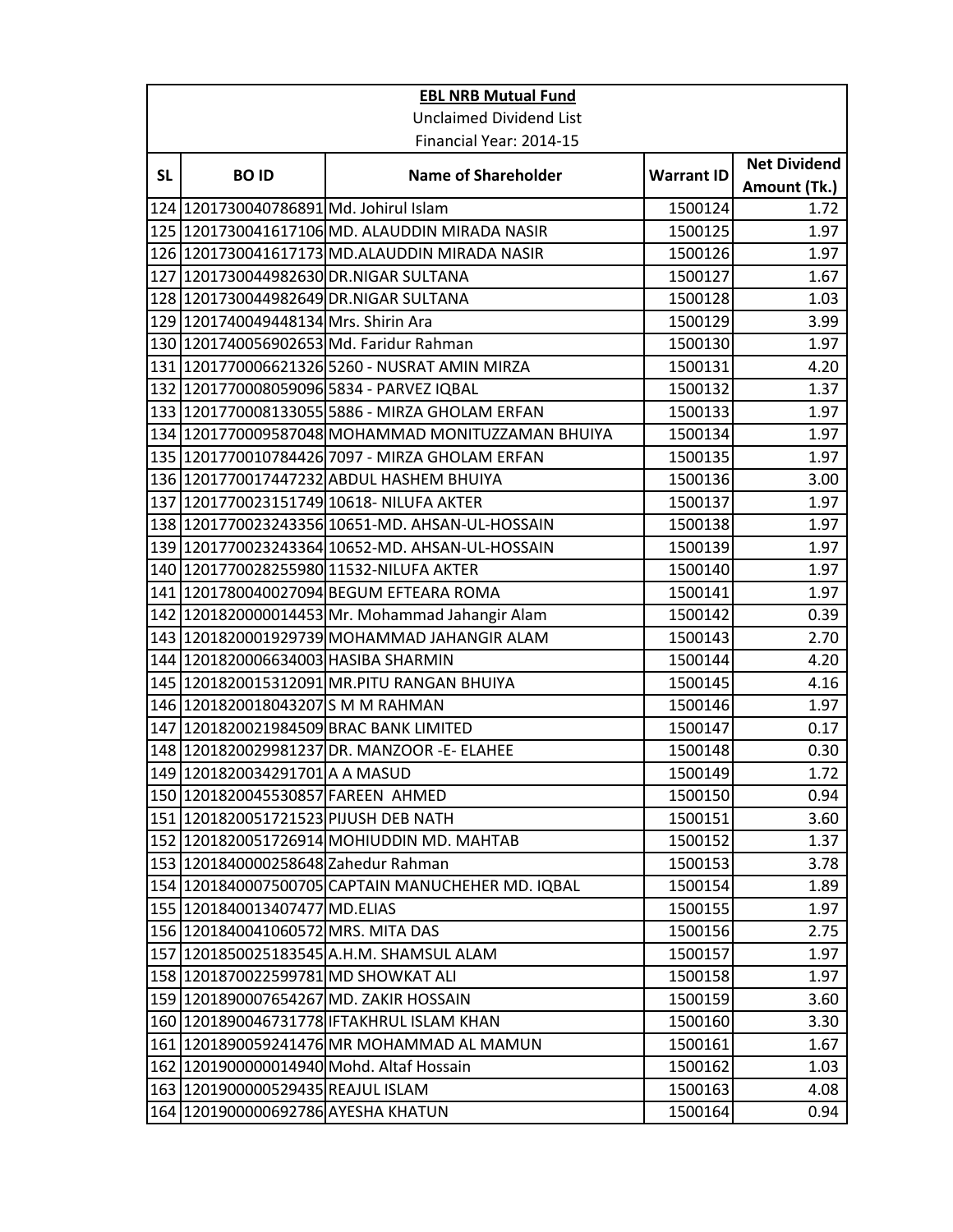|           | <b>EBL NRB Mutual Fund</b>              |                                               |                   |                     |  |  |
|-----------|-----------------------------------------|-----------------------------------------------|-------------------|---------------------|--|--|
|           | <b>Unclaimed Dividend List</b>          |                                               |                   |                     |  |  |
|           |                                         | Financial Year: 2014-15                       |                   |                     |  |  |
| <b>SL</b> | <b>BOID</b>                             | <b>Name of Shareholder</b>                    | <b>Warrant ID</b> | <b>Net Dividend</b> |  |  |
|           |                                         |                                               |                   | Amount (Tk.)        |  |  |
|           |                                         | 165 1201900016484343 MD. RAFIQ NAWAZ KHAN     | 1500165           | 1.97                |  |  |
|           |                                         | 166 1201900016484361 DR. NAZMUN NAHAR         | 1500166           | 1.97                |  |  |
|           |                                         | 167 1201900016484378 DR. MD. RAFIQ NAWAZ KHAN | 1500167           | 1.97                |  |  |
|           |                                         | 168 1201900018283436 MOHD. ALTAF HOSSAIN      | 1500168           | 0.09                |  |  |
|           |                                         | 169 1201900046127479 MD. SHAFIUL ISLAM        | 1500169           | 1.67                |  |  |
|           |                                         | 170 1201900052517908 MD. ABDUL KAYUM          | 1500170           | 3.30                |  |  |
|           | 171 1201900053252252 MOMTAJ SHIRIN      |                                               | 1500171           | 1.93                |  |  |
|           |                                         | 172 1201900053287851 MD. ABDUL KAYUM          | 1500172           | 2.32                |  |  |
|           | 173 1201900053287861 MOMTAJ SHIRIN      |                                               | 1500173           | 1.89                |  |  |
|           |                                         | 174 1201920000013475 Bangladesh Shilpa Bank   | 1500174           | 1.63                |  |  |
|           | 175 1201920015415147 SHAMIMA NARGIS     |                                               | 1500175           | 1.72                |  |  |
|           | 176 1201930000028630 Md. Nofel Uddin    |                                               | 1500176           | 1.03                |  |  |
|           | 177 1201930000040647 Mrs. Shahera Banu  |                                               | 1500177           | 2.19                |  |  |
|           | 178 1201930000496835 SADY MOHAMMED      |                                               | 1500178           | 1.67                |  |  |
|           |                                         | 179 1201930016275766 Mr.A.S.M.Saadul Quader   | 1500179           | 1.97                |  |  |
|           | 180 1201930032720601 M N HAQUE          |                                               | 1500180           | 1.97                |  |  |
|           | 181 1201930034869874 SHARMIN AKTER      |                                               | 1500181           | 1.97                |  |  |
|           |                                         | 182 1201930045487653 MD. SAZEDUR RAHMAN       | 1500182           | 0.09                |  |  |
|           | 183 1201940000016626 Sirajul Islam Khan |                                               | 1500183           | 1.72                |  |  |
|           |                                         | 184 1201940000045641 Mohammad Zahir Uddin     | 1500184           | 1.84                |  |  |
|           |                                         | 185 1201940000144531 SIRAJUL ISLAM KHAN       | 1500185           | 3.60                |  |  |
|           |                                         | 186 1201940037132522 SAYED MANZURUL HOQUE     | 1500186           | 1.03                |  |  |
|           |                                         | 187 1201940039723830 MD. ABUL KALAM AZAD      | 1500187           | 2.06                |  |  |
|           | 188 1201950021631998 M R A BISWAS       |                                               | 1500188           | 2.53                |  |  |
|           | 189 1201950025949296 R U AHMED          |                                               | 1500189           | 4.20                |  |  |
|           | 190 1201950030178336 Eastern Bank Ltd   |                                               | 1500190           | 0.64                |  |  |
|           | 191 1201950033769373 M M HOSSAIN        |                                               | 1500191           | 0.09                |  |  |
|           | 192 1201950036342972 Eastern Bank Ltd.  |                                               | 1500192           | 2.62                |  |  |
|           | 193 1201950042157216 Rafiqul Islam      |                                               | 1500193           | 1.97                |  |  |
|           | 194 1201950042506774 Mahmud UI Haque    |                                               | 1500194           | 4.20                |  |  |
|           |                                         | 195 1201950042548060 Md. Sohrowardy Hossain   | 1500195           | 1.97                |  |  |
|           | 196 1201950042777172 Raju Ahmed         |                                               | 1500196           | 1.97                |  |  |
|           | 197 1201950042904365 M H O RASHID       |                                               | 1500197           | 3.43                |  |  |
|           |                                         | 198 1201950043044165 ABU SALEH MOSHLEH UDDIN  | 1500198           | 1.97                |  |  |
|           |                                         | 199 1201960024828341 Md. Khorshed Alam        | 1500199           | 1.97                |  |  |
|           |                                         | 200 1201960024828738 Md. Khorshed Alam        | 1500200           | 1.97                |  |  |
|           |                                         | 201 1201960037648361 MD. AMRANUL HOQUE        | 1500201           | 0.90                |  |  |
|           |                                         | 202 1201980037206621 MRS. GULSHANARA TAHERA   | 1500202           | 1.97                |  |  |
|           | 203 1201980037951192 ABUR RAHMAN        |                                               | 1500203           | 1.97                |  |  |
|           | 204 1201980037951216 ABUR RAHMAN        |                                               | 1500204           | 1.97                |  |  |
|           |                                         | 205 1201990024473737 SHEIKH MD. ABDUL HYE     | 1500205           | 3.90                |  |  |
|           |                                         |                                               |                   |                     |  |  |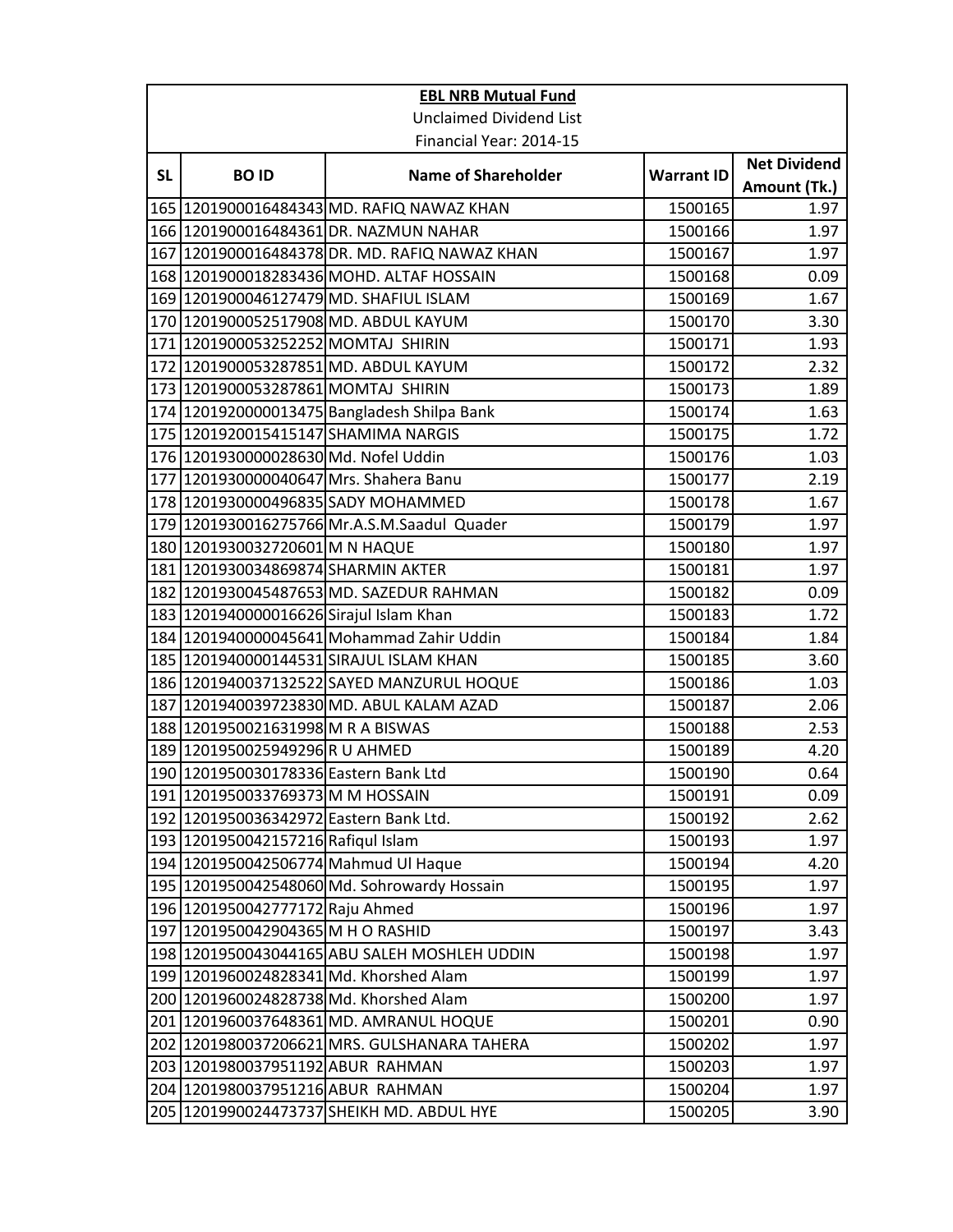|           | <b>EBL NRB Mutual Fund</b>             |                                                  |                   |                                     |  |
|-----------|----------------------------------------|--------------------------------------------------|-------------------|-------------------------------------|--|
|           | <b>Unclaimed Dividend List</b>         |                                                  |                   |                                     |  |
|           | Financial Year: 2014-15                |                                                  |                   |                                     |  |
| <b>SL</b> | <b>BOID</b>                            | <b>Name of Shareholder</b>                       | <b>Warrant ID</b> | <b>Net Dividend</b><br>Amount (Tk.) |  |
|           |                                        | 206  1201990030930511 MST. MORSHEDA KHATUN       | 1500206           | 3.13                                |  |
|           | 207 1201990043090832 RANA DAS          |                                                  | 1500207           | 0.43                                |  |
|           |                                        | 208 1202020000470627 MR.MONIRUZZAMAN (JAMAL)     | 1500208           | 1.46                                |  |
|           |                                        | 209 1202020005118761 MD.MONIRUZZAMAN             | 1500209           | 0.82                                |  |
|           | 210 1202020012900471 SUBRATA PAUL      |                                                  | 1500210           | 4.16                                |  |
|           | 211 1202020012912716 MR.SUBRATA PAUL   |                                                  | 1500211           | 2.92                                |  |
|           |                                        | 212 1202020045131394 MD. NAFEEZ-AL-TARIK         | 1500212           | 4.08                                |  |
|           |                                        | 213 1202020052925349 MD.SHIHAB ALAM KHAN APU     | 1500213           | 2.06                                |  |
|           | 214 1202020053597528 NUR JAHAN ISLAM   |                                                  | 1500214           | 1.24                                |  |
|           |                                        | 215 1202050000056651 MR. MD. ANISUL ISLAM        | 1500215           | 3.69                                |  |
|           |                                        | 216 1202050000487064 A.K.M JASHIM UDDIN          | 1500216           | 2.36                                |  |
|           | 217 1202050009762982 MR.ZAKIR HOSSAIN  |                                                  | 1500217           | 4.16                                |  |
|           | 218 1202060000065312 MD. SHAH ALAM     |                                                  | 1500218           | 2.87                                |  |
|           |                                        | 219 1202060000083722 MRS. SHABANA PARVEEN        | 1500219           | 0.82                                |  |
|           |                                        | 220 1202060030871985 Md. Siddiqur Rahman         | 1500220           | 3.00                                |  |
|           |                                        | 221 1202080015642134 BIPLOB KUMER KURI           | 1500221           | 1.97                                |  |
|           |                                        | 222 1202090019742135 MOHAMMAD SIRAJUL HAQUE      | 1500222           | 1.97                                |  |
|           |                                        | 223 1202090023301830 MD. ZULFIKER-ALI-HYDER      | 1500223           | 1.97                                |  |
|           |                                        | 224 1202090029637296 MD. ABDUL HAI AZAD          | 1500224           | 1.97                                |  |
|           | 225 1202090031340519 RUMA ISLAM        |                                                  | 1500225           | 0.99                                |  |
|           |                                        | 226 1202090031340891 FARJANA AKTER DOLY          | 1500226           | 1.33                                |  |
|           |                                        | 227 1202090035034301 MRS FARIDA YASMIN           | 1500227           | 0.09                                |  |
|           | 228 1202090038035641 ASMA KHATUN       |                                                  | 1500228           | 1.33                                |  |
|           |                                        | 229 1202140000007326 Mr. ENGR. S.M.Ali Akbor     | 1500229           | 0.34                                |  |
|           | 230 1202140000236058 A.F.M.Abdul Jalil |                                                  | 1500230           | 1.37                                |  |
|           |                                        | 231 1202140002629368 Engr. S.M. Ali Akbor        | 1500231           | 0.34                                |  |
|           |                                        | 232 1202140017333332 HAFIZA AKHTAR CHOUDHURY     | 1500232           | 2.19                                |  |
|           | 233 1202150012042640 Md. Razaul Islam  |                                                  | 1500233           | 1.97                                |  |
|           |                                        | 234 1202150021153901 Mohammad Monowar Iqbal      | 1500234           | 4.20                                |  |
|           | 235 1202150052903634 Farhana Rahman    |                                                  | 1500235           | 1.03                                |  |
|           |                                        | 236 1202150053825968 BIDYUT KUMAR ROY            | 1500236           | 2.06                                |  |
|           | 237 1202160007789230 NOOR BANU         |                                                  | 1500237           | 1.97                                |  |
|           |                                        | 238 1202160017404778 MRS. ROSHAN AMIR ALI        | 1500238           | 1.97                                |  |
|           |                                        | 239 1202190004590100 MOHAMMAD ABU BAKAR          | 1500239           | 1.97                                |  |
|           | 240 1202190004590226 NAHEED BAKAR      |                                                  | 1500240           | 1.97                                |  |
|           |                                        | 241 1202190033727027 MD.SHAKHAWAT HOSSAIN ROYAL  | 1500241           | 0.90                                |  |
|           | 242   1202190039791254   IBTEHAZ BAKAR |                                                  | 1500242           | 1.97                                |  |
|           |                                        | 243 1202190043018426 MD.AMINUL ISLAM JUWIL       | 1500243           | 1.97                                |  |
|           | 244 1202190043036191 SREE MOHON LAL    |                                                  | 1500244           | 1.97                                |  |
|           |                                        | 245 1202200000620130 MR. ABM REAZUL KABIR KAWSAR | 1500245           | 1.97                                |  |
|           |                                        | 246 1202200000653451 KANIJ FATEMA SALINA         | 1500246           | 1.97                                |  |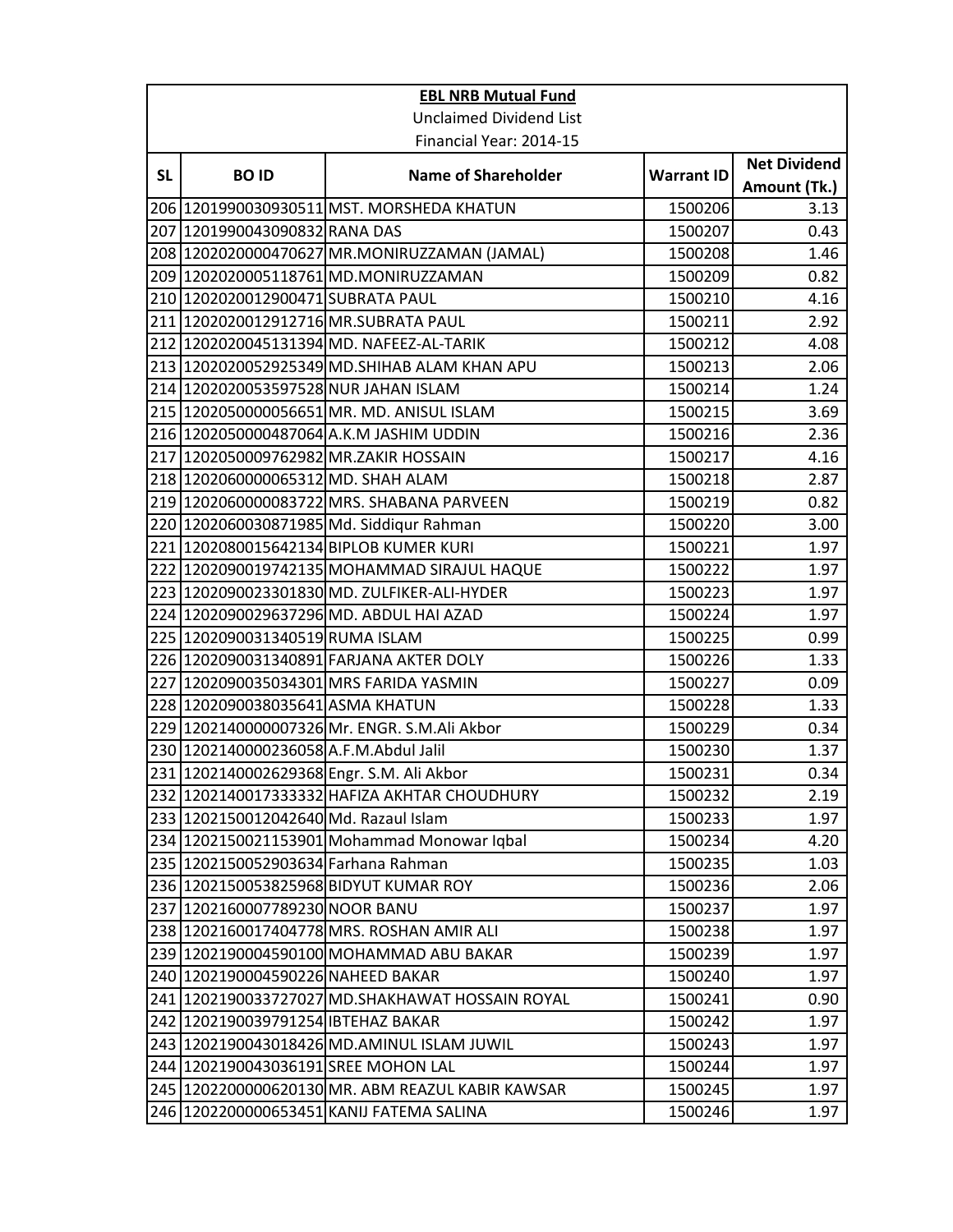|           | <b>EBL NRB Mutual Fund</b>             |                                               |                   |                                     |  |
|-----------|----------------------------------------|-----------------------------------------------|-------------------|-------------------------------------|--|
|           | <b>Unclaimed Dividend List</b>         |                                               |                   |                                     |  |
|           | Financial Year: 2014-15                |                                               |                   |                                     |  |
| <b>SL</b> | <b>BOID</b>                            | <b>Name of Shareholder</b>                    | <b>Warrant ID</b> | <b>Net Dividend</b><br>Amount (Tk.) |  |
|           |                                        | 247 1202200001909678 ABM REAZUL KABIR KAWSAR  | 1500247           | 1.97                                |  |
|           |                                        | 248 1202200001909701 KANIJ FATEMA SALINA      | 1500248           | 1.97                                |  |
|           |                                        | 249 1202210022815099 MD. HARUN OR RASHID      | 1500249           | 1.97                                |  |
|           |                                        | 250 1202210022815112 MD. HARUN OR RASHID      | 1500250           | 1.97                                |  |
|           |                                        | 251 1202210026771724 MD. ANISUR RAHAMN        | 1500251           | 2.23                                |  |
|           |                                        | 252 1202240003565375 MD. FAKHRUL ISLAM        | 1500252           | 1.97                                |  |
|           | 253 1202240041702241 NAZNEEN NAHER     |                                               | 1500253           | 2.40                                |  |
|           | 254 1202250000194918 AZMAL HOSSAIN     |                                               | 1500254           | 1.97                                |  |
|           |                                        | 255 1202250004584567 SHAHEENA AKHTER          | 1500255           | 1.97                                |  |
|           |                                        | 256 1202250019630036 MD. ANWAR HOSSAIN SHARIF | 1500256           | 1.97                                |  |
|           |                                        | 257 1202250023176837 MOHAMMAD AMIR HOSEN      | 1500257           | 1.97                                |  |
|           |                                        | 258 1202250025732653 MOHAMMAD AMIR HOSEN      | 1500258           | 1.97                                |  |
|           |                                        | 259 1202250030787191 MD. NURUJJAMAN KHAN      | 1500259           | 1.97                                |  |
|           |                                        | 260 1202250031746446 ABDUS SALAM KHAN         | 1500260           | 1.97                                |  |
|           | 261 1202250032644991 DIPON KUMAR DAS   |                                               | 1500261           | 1.97                                |  |
|           | 262 1202250035003212 RAJOANA HOSSAIN   |                                               | 1500262           | 1.97                                |  |
|           | 263 1202250035003220 RAJOANA HOSSAIN   |                                               | 1500263           | 1.97                                |  |
|           |                                        | 264 1202250041042261 MOST. TARMIN AKTER       | 1500264           | 1.97                                |  |
|           |                                        | 265 1202260000206428 MR.REAZ UDDIN AHMED      | 1500265           | 1.97                                |  |
|           |                                        | 266 1202260004146503 MR.MD.NASRAT HOSSAIN     | 1500266           | 1.97                                |  |
|           |                                        | 267 1202260019033616 MD.IQBAL HOSSAIN         | 1500267           | 1.97                                |  |
|           | 268 1202260019033624 LAILY AKTER       |                                               | 1500268           | 1.97                                |  |
|           | 269 1202260019033640 LAILY AKTER       |                                               | 1500269           | 1.97                                |  |
|           |                                        | 270 1202260019067038 MD IQBAL HOSSAIN         | 1500270           | 1.97                                |  |
|           |                                        | 271 1202260025630031 MD. MAMUNUR RASHID       | 1500271           | 1.97                                |  |
|           |                                        | 272 1202260025630048 MD. MAMUNUR RASHID       | 1500272           | 1.97                                |  |
|           | 273 1202260025630056 RASHIDA AKTER     |                                               | 1500273           | 1.97                                |  |
|           | 274 1202270016075959 Md. Jamal Hossain |                                               | 1500274           | 1.67                                |  |
|           |                                        | 275 1202280017753944 MD. MOJIBUL HAQUE        | 1500275           | 1.72                                |  |
|           |                                        | 276 1202280018490255 MD. MOJIBUL HAQUE        | 1500276           | 1.72                                |  |
|           | 277 1202310009081331 Mrs. Konica Das   |                                               | 1500277           | 1.97                                |  |
|           | 278 1202310009081481 Mrs. Konica Das   |                                               | 1500278           | 1.97                                |  |
|           | 279 1202320040239210 SARWAR AHMED      |                                               | 1500279           | 0.43                                |  |
|           |                                        | 280   1202350021695344 MR. MD. ISAHAQUE ALI   | 1500280           | 4.20                                |  |
|           |                                        | 281 1202350021695352 MRS. SABERA SULTAN       | 1500281           | 4.20                                |  |
|           | 282 1202350029712019 MD.ISAHAQUE ALI   |                                               | 1500282           | 1.97                                |  |
|           |                                        | 283 1202350029720041 MRS.SABERA SULTANA       | 1500283           | 1.97                                |  |
|           |                                        | 284 1202350039382115 HAROON UR RASHID         | 1500284           | 4.20                                |  |
|           | 285 1202350039675289 MD. ABUL KASHEM   |                                               | 1500285           | 1.97                                |  |
|           |                                        | 286 1202370017679985 DEWAN MD. FAZLE RABBY    | 1500286           | 2.06                                |  |
|           | 287 1202370026088736 MD.NASHIR UDDIN   |                                               | 1500287           | 1.29                                |  |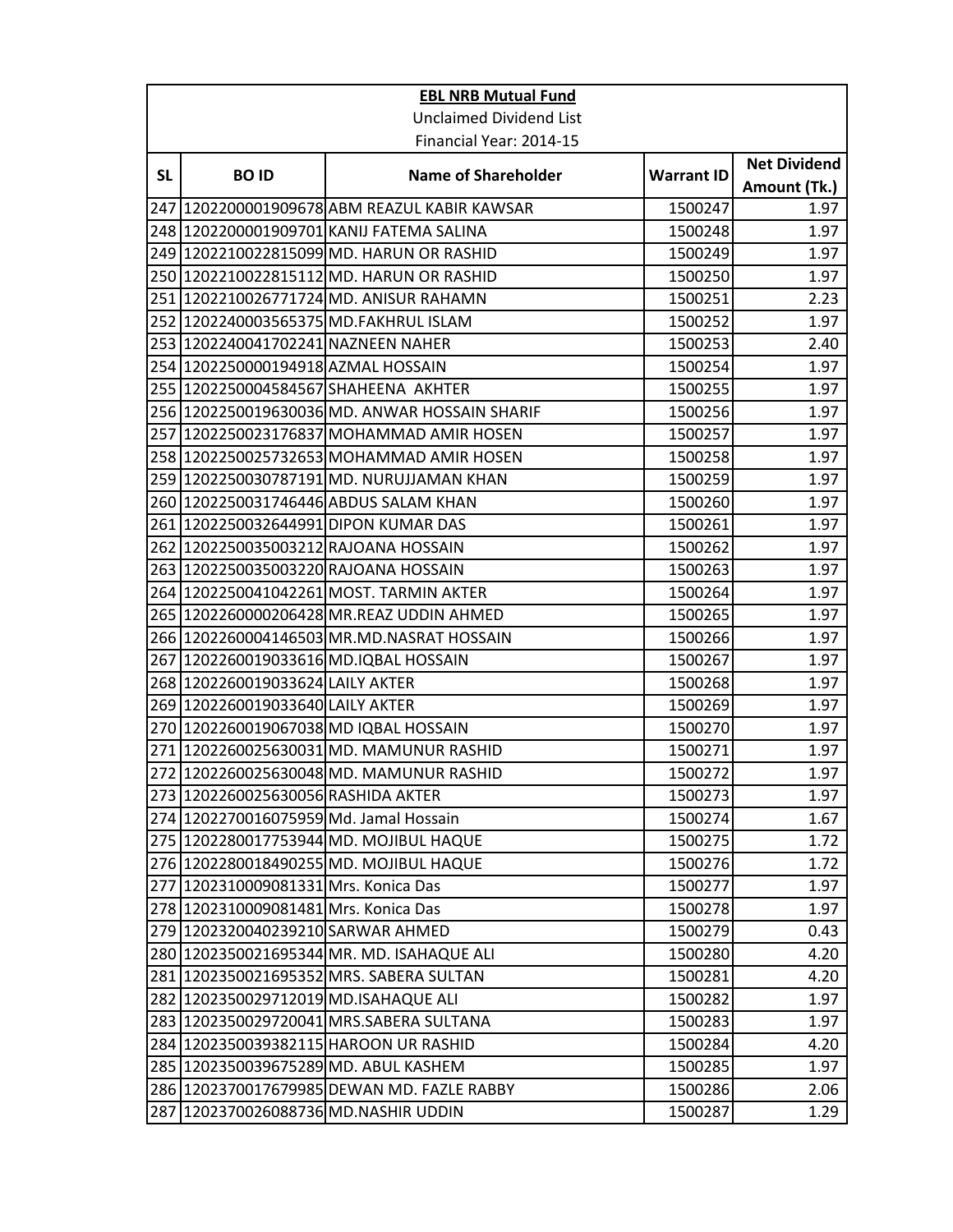|           | <b>EBL NRB Mutual Fund</b>             |                                               |                   |                                     |  |
|-----------|----------------------------------------|-----------------------------------------------|-------------------|-------------------------------------|--|
|           | <b>Unclaimed Dividend List</b>         |                                               |                   |                                     |  |
|           | Financial Year: 2014-15                |                                               |                   |                                     |  |
| <b>SL</b> | <b>BOID</b>                            | <b>Name of Shareholder</b>                    | <b>Warrant ID</b> | <b>Net Dividend</b><br>Amount (Tk.) |  |
|           |                                        | 288 1202380002164050 MD. AMINUR RAHMAN        | 1500288           | 1.97                                |  |
|           |                                        | 289 1202380002164069 MRS. ASURA KHATUN        | 1500289           | 1.97                                |  |
|           | 290 1202380002467138 MD. AHASAN KHAN   |                                               | 1500290           | 1.97                                |  |
|           | 291 1202380002467189 MD. AHASAN KHAN   |                                               | 1500291           | 1.97                                |  |
|           |                                        | 292 1202390015407066 MOHAMMAD HARUN AL RASHID | 1500292           | 1.97                                |  |
|           | 293 1202400026541487 FARIDA RAHMAN     |                                               | 1500293           | 3.30                                |  |
|           | 294 1202400039688453 ABINASH ROY       |                                               | 1500294           | 1.97                                |  |
|           |                                        | 295  1202400040967128 MD. ANWAR HOSSAIN       | 1500295           | 1.97                                |  |
|           |                                        | 296 1202400042812691 DR. MD. ABDUR ROUF       | 1500296           | 1.97                                |  |
|           |                                        | 297 1202400043286326 SALEH MOHAMMED SARWAR    | 1500297           | 1.37                                |  |
|           |                                        | 298 1202400044194753 MD. SOFIQUL ISLAM        | 1500298           | 4.20                                |  |
|           |                                        | 299 1202400057873416 SAMIN SHIHAB TASKIN      | 1500299           | 1.67                                |  |
|           |                                        | 300 1202410001367322 Md. Abdul Maleq Khondker | 1500300           | 3.43                                |  |
|           |                                        | 301 1202420000515670 MR. MD. MASUD KARIM      | 1500301           | 1.97                                |  |
|           |                                        | 302 1202420004172871 ENGR. S. SUKURUZZAMAN    | 1500302           | 0.82                                |  |
|           |                                        | 303 1202420005495002 MD. KHAIRUL ISLAM MOZNU  | 1500303           | 1.89                                |  |
|           |                                        | 304  1202420042155988 MOHAMMED SHAMIM JAFAR   | 1500304           | 1.97                                |  |
|           | 305 1202420046324464 MD NAZRUL ISLAM   |                                               | 1500305           | 1.37                                |  |
|           |                                        | 306  1202430022578523 MOHAMMED ZAFAR ULLAH    | 1500306           | 0.34                                |  |
|           |                                        | 307  1202430029638836 MD. SHAHIDUL ISLAM      | 1500307           | 2.06                                |  |
|           |                                        | 308 1202430031630092 MOSAMMAT RAHIMA BEGUM    | 1500308           | 1.97                                |  |
|           |                                        | 309  1202430031630116 TOFAEIL AHAMED SHEIKH   | 1500309           | 1.97                                |  |
|           |                                        | 310 1202430032765391 MRS. MEHEBUBA JEBIN      | 1500310           | 1.97                                |  |
|           |                                        | 311 1202450000820202 BIPLAB KUMAR SAHA        | 1500311           | 1.97                                |  |
|           |                                        | 312 1202460022138610 MR. MOHAMMAD SAHIDULLAH  | 1500312           | 1.67                                |  |
|           | 313   1202470042536966 Abdul Mannan    |                                               | 1500313           | 1.97                                |  |
|           | 314 1202580042474178 MD NURUL HASAN    |                                               | 1500314           | 1.72                                |  |
|           | 315 1202580042474186 MD NURUL HASAN    |                                               | 1500315           | 1.72                                |  |
|           | 316 1202580042474194 KEEKA SHARMIN     |                                               | 1500316           | 1.72                                |  |
|           | 317 1202600000242255 Mrs. Nasima Akter |                                               | 1500317           | 1.97                                |  |
|           | 318 1202600001213150 Md. Mofizuddin.   |                                               | 1500318           | 1.97                                |  |
|           | 319 1202600001216111 Nafisa Salma      |                                               | 1500319           | 1.97                                |  |
|           |                                        | 320 1202600001672103 MD. MOSLEM UDDIN SARKER  | 1500320           | 1.97                                |  |
|           | 321 1202600004898391 MD. MOFIZUDDIN    |                                               | 1500321           | 1.97                                |  |
|           | 322 1202600010002035 MD.NAZMUS SAKIB   |                                               | 1500322           | 1.97                                |  |
|           |                                        | 323 1202600010002043 MD. NAZMUS SAKIB         | 1500323           | 1.97                                |  |
|           | 324 1202600020091053 NAFISA SALMA      |                                               | 1500324           | 1.97                                |  |
|           |                                        | 325 1202600024993309 NAFIS AHMED MOSTAFA      | 1500325           | 1.97                                |  |
|           |                                        | 326 1202600024993341 NAFIS AHMED MOSTAFA      | 1500326           | 1.97                                |  |
|           | 327 1202600043645624 MASUD RANA        |                                               | 1500327           | 0.73                                |  |
|           |                                        | 328 1202640003373226 MD. MOBASHAR ALI         | 1500328           | 1.72                                |  |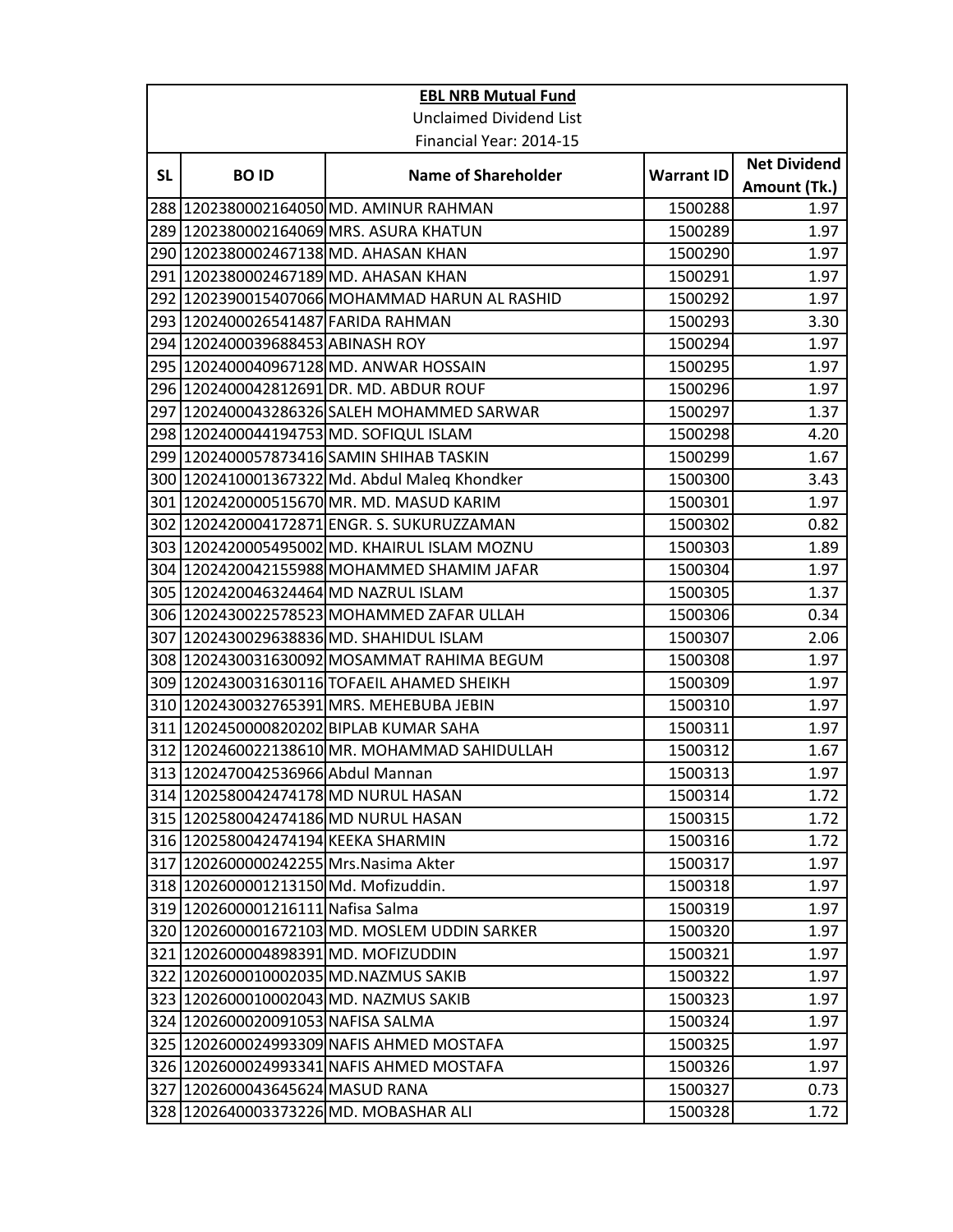|           | <b>EBL NRB Mutual Fund</b>              |                                               |                   |                     |  |
|-----------|-----------------------------------------|-----------------------------------------------|-------------------|---------------------|--|
|           | <b>Unclaimed Dividend List</b>          |                                               |                   |                     |  |
|           | Financial Year: 2014-15                 |                                               |                   |                     |  |
| <b>SL</b> | <b>BOID</b>                             | <b>Name of Shareholder</b>                    | <b>Warrant ID</b> | <b>Net Dividend</b> |  |
|           |                                         |                                               |                   | Amount (Tk.)        |  |
|           |                                         | 329 1202640009188262 MOHAMMAD MAMUN UR RASHID | 1500329           | 1.97                |  |
|           |                                         | 330 1202640016670254 RAQUIB MOHAMMAD FAKHRUL  | 1500330           | 4.16                |  |
|           |                                         | 331 1202640017222031 S.M. SHAFIQUL ISLAM      | 1500331           | 2.62                |  |
|           |                                         | 332 1202640019020631 ODITY INTERNATIONAL      | 1500332           | 0.82                |  |
|           | 333 1202640042194824 MD. NUR ALAM       |                                               | 1500333           | 1.72                |  |
|           | 334 1202640042194859 NUR UDDIN          |                                               | 1500334           | 1.72                |  |
|           | 335 1202640042194867 NUR UDDIN          |                                               | 1500335           | 1.72                |  |
|           |                                         | 336 1202640042402341 MD. FAKRUL ABEDIN JEWEL  | 1500336           | 1.97                |  |
|           | 337 1202640042402351 NIZAM UDDIN        |                                               | 1500337           | 1.72                |  |
|           | 338 1202640042402368 MR. SHARIF         |                                               | 1500338           | 1.72                |  |
|           |                                         | 339 1202640042402376 MD. FAKRUL ABEDIN JEWEL  | 1500339           | 1.72                |  |
|           | 340 1202640042402384 NIZAM UDDIN        |                                               | 1500340           | 1.72                |  |
|           | 341 1202640043077658 MR. SHARIF         |                                               | 1500341           | 1.97                |  |
|           | 342 1202640043077666 SAIFUL ISLAM       |                                               | 1500342           | 1.72                |  |
|           | 343 1202640043077674 SAIFUL ISLAM       |                                               | 1500343           | 1.72                |  |
|           | 344 1202650037629442 MD. NUR HOSSAIN    |                                               | 1500344           | 1.97                |  |
|           | 345  1202660019698242 SHEFALI BEGUM     |                                               | 1500345           | 3.60                |  |
|           | 346 1202660019698269 SHEFALI BEGUM      |                                               | 1500346           | 3.60                |  |
|           |                                         | 347  1202660019698277 MRS. TAHERUNNESA        | 1500347           | 3.60                |  |
|           |                                         | 348 1202660019698285 MRS. TAHERUNNESA         | 1500348           | 3.60                |  |
|           | 349 1202660019698293 FARZANA SHARMIN    |                                               | 1500349           | 3.60                |  |
|           | 350  1202660024646265 MEHEBUBA JEBIN    |                                               | 1500350           | 1.97                |  |
|           |                                         | 351 1202680027083355 MOHAMMAD OMAR FARUQUE    | 1500351           | 0.90                |  |
|           |                                         | 352 1202720021849881 MD. MAINUL ISLAM         | 1500352           | 2.49                |  |
|           | 353 1202750015829181 MD. ASAD ULLAH     |                                               | 1500353           | 0.04                |  |
|           |                                         | 354 1202790022808541 MOHAMMAD SHAHEEN HAQUE   | 1500354           | 1.72                |  |
|           |                                         | 355 1202800031309470 MD. MUZAHIDUL ISLAM      | 1500355           | 1.97                |  |
|           |                                         | 356 1202800031317302 MD. MUZAHIDUL ISLAM      | 1500356           | 1.97                |  |
|           |                                         | 357  1202800032501069 MD. RAHAMATULLAH        | 1500357           | 0.09                |  |
|           | 358 1202800033247545 ASHRAFUL HASAN     |                                               | 1500358           | 1.97                |  |
|           | 359 1202800036861606 ASHRAFUL HASAN     |                                               | 1500359           | 1.97                |  |
|           |                                         | 360 1202800039731432 MOHAMMED ABUL FATTAH     | 1500360           | 1.97                |  |
|           |                                         | 361 1202800042028282 MASHHUDA SULTANA         | 1500361           | 1.97                |  |
|           | 362   1202830003867605 MD. AMIRUL ISLAM |                                               | 1500362           | 2.49                |  |
|           | 363 1202830003867613 NAFIZ MAQUSUDA     |                                               | 1500363           | 1.67                |  |
|           |                                         | 364 1202830005208046 MD.FERDOUS JAMAN SARDER  | 1500364           | 2.57                |  |
|           | 365 1202830008504483 Syed Sohel Hasnat  |                                               | 1500365           | 4.12                |  |
|           |                                         | 366  1202830026472918 MD. ANWAR HOSSAIN       | 1500366           | 1.97                |  |
|           | 367 1202830038862001 GOLAM SARWAR       |                                               | 1500367           | 1.97                |  |
|           | 368 1202840000811558 Md.Mynuddin        |                                               | 1500368           | 1.72                |  |
|           | 369 1202840006046206 MD. MYNUDDIN       |                                               | 1500369           | 1.72                |  |
|           |                                         |                                               |                   |                     |  |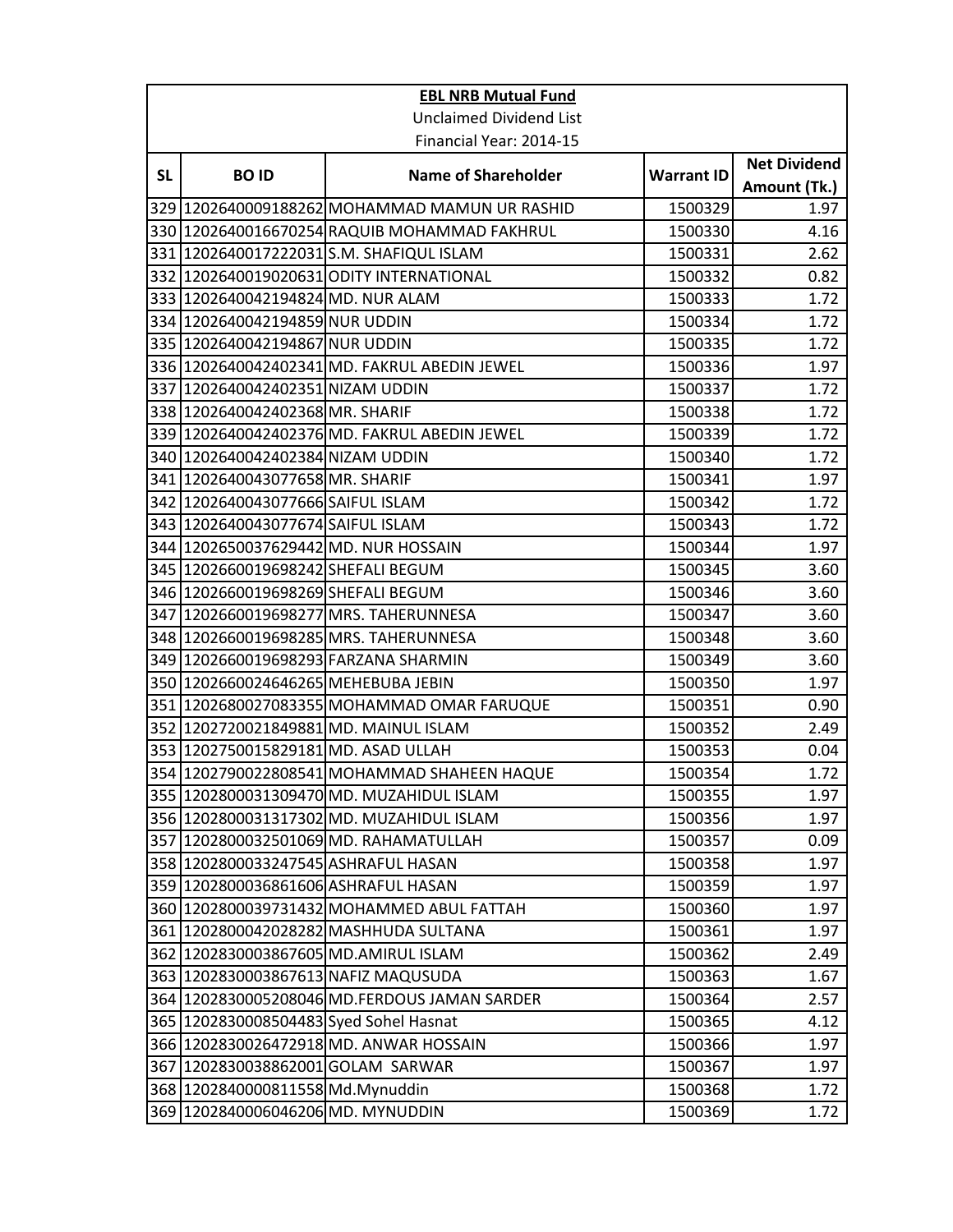|           | <b>EBL NRB Mutual Fund</b>            |                                                  |                    |                     |  |
|-----------|---------------------------------------|--------------------------------------------------|--------------------|---------------------|--|
|           | <b>Unclaimed Dividend List</b>        |                                                  |                    |                     |  |
|           | Financial Year: 2014-15               |                                                  |                    |                     |  |
| <b>SL</b> | <b>BOID</b>                           | <b>Name of Shareholder</b>                       | <b>Warrant ID</b>  | <b>Net Dividend</b> |  |
|           |                                       |                                                  |                    | Amount (Tk.)        |  |
|           |                                       | 370 1202840024473737 SHEIKH MD. ABDUL HYE        | 1500370            | 1.72                |  |
|           |                                       | 371 1202840032740780 M.M.SHARFARAZ HABIB         | 1500371<br>1500372 | 2.06                |  |
|           | 372 1202840040419082 S.M ARIF HOSSAIN | 373 1202850001157400 Gazi Sharif Uddin Ahmed     | 1500373            | 4.12<br>0.82        |  |
|           | 374 1202880004305052 PLFSL            |                                                  | 1500374            | 2.53                |  |
|           |                                       | 375 1202930010165855 MASHIAT TABASSUM            | 1500375            | 1.97                |  |
|           | 376 1202990053581673 CHAMPA HORE      |                                                  |                    |                     |  |
|           |                                       | 377 1203010018503851 DR. NIGAR FERDOUSI          | 1500376<br>1500377 | 1.46<br>3.56        |  |
|           |                                       | 378 1203010018623595 MOHAMMAD ZAHIRUL ISLAM KHAN | 1500378            | 4.20                |  |
|           |                                       | 379 1203010023526800 DR. MD. RAFIQUL ISLAM       | 1500379            | 1.97                |  |
|           | 380 1203020019627940 MD. SAHID KHAN   |                                                  | 1500380            | 1.97                |  |
|           | 381   1203020019667669 MD. SAHID KHAN |                                                  | 1500381            | 1.97                |  |
|           |                                       | 382 1203020029663637 MD.FEROJ HOSSAIN            | 1500382            | 1.97                |  |
|           |                                       |                                                  |                    |                     |  |
|           | 383 1203040041498111 JAHANGIR ALAM    |                                                  | 1500383            | 2.45                |  |
|           | 384 1203040042496337 ASHFAK UDDIN     |                                                  | 1500384            | 2.66<br>1.72        |  |
|           | 385   1203040042942796 MD. SAHZAHAN   |                                                  | 1500385            |                     |  |
|           | 386  1203040042942801 MD. SAHZAHAN    |                                                  | 1500386            | 1.72                |  |
|           |                                       | 387 1203040045651370 MD. KAYESH SHARIF           | 1500387            | 2.06                |  |
|           | 388 1203050039905634 ROJIFA SULTANA   |                                                  | 1500388            | 1.97                |  |
|           |                                       | 389  1203060007338864 BASANA RANI PODDER         | 1500389            | 1.46                |  |
|           |                                       | 390 1203060008684931 MD.MOSLEM UDDIN SARKER      | 1500390            | 1.97                |  |
|           | 391  1203060018296362 SIZZIL MAMTAZ   |                                                  | 1500391            | 2.36                |  |
|           |                                       | 392  1203060019811499 SABINA YASMIN SIDDQUE      | 1500392            | 3.52                |  |
|           |                                       | 393 1203060037802534 MD. ZAHANGIR ALAM           | 1500393            | 2.06                |  |
|           |                                       | 394 1203080018475311 MRS. FARDOUS BEGUM          | 1500394            | 1.97                |  |
|           |                                       | 395 1203080020571105 MRS. MST FARDOUS BEGUM      | 1500395            | 1.97                |  |
|           | 396 1203080034371842 MIZANUR RAHMAN   |                                                  | 1500396            | 1.97                |  |
|           |                                       | 397 1203100008043993 MD. MOTIUL ISLAM            | 1500397            | 4.20                |  |
|           |                                       | 398   1203100017445929 MD. ASHFAQUR RAHMAN       | 1500398            | 1.97                |  |
|           |                                       | 399 1203100026435714 JUNNATUN FERDOUS            | 1500399            | 1.80                |  |
|           | 400 1203100035582926 TANJIMA SHARMIN  |                                                  | 1500400            | 0.43                |  |
|           |                                       | 401 1203100043190306 MD. SAJADUL ISLAM           | 1500401            | 1.97                |  |
|           |                                       | 402 1203120004380023 KAZI MOHAMMAD MASUM         | 1500402            | 1.67                |  |
|           | 403 1203140000029429 Md. Rezaul Islam |                                                  | 1500403            | 1.97                |  |
|           |                                       | 404 1203140012223953 MISS . NUSRAT JAHAN         | 1500404            | 1.20                |  |
|           | 405 1203140022988260 MRS. ROSY AKTER  |                                                  | 1500405            | 1.72                |  |
|           |                                       | 406 1203140040042409 MD. SAZADUL ISLAM           | 1500406            | 1.97                |  |
|           |                                       | 407 1203140043013781 MD. SAZADUL ISLAM           | 1500407            | 1.42                |  |
|           |                                       | 408 1203150016635167 MOHAMMAD FAHIM UDDIN        | 1500408            | 1.97                |  |
|           |                                       | 409 1203150016635282 MOHAMMAD FAHIM UDDIN        | 1500409            | 1.97                |  |
|           | 410 1203150016785951 TANJIA AKTER     |                                                  | 1500410            | 1.97                |  |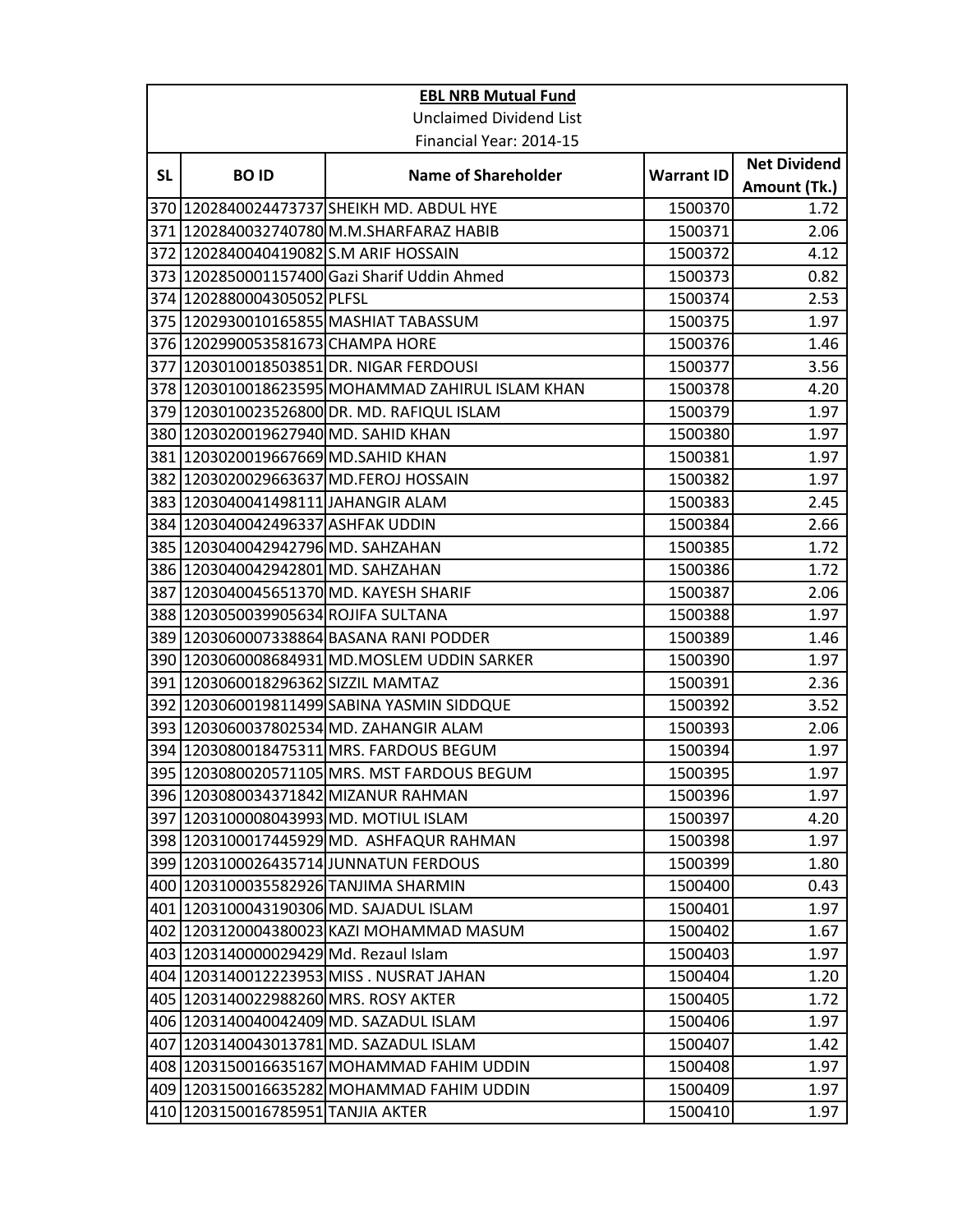|           | <b>EBL NRB Mutual Fund</b>              |                                                      |                   |                     |  |
|-----------|-----------------------------------------|------------------------------------------------------|-------------------|---------------------|--|
|           | <b>Unclaimed Dividend List</b>          |                                                      |                   |                     |  |
|           | Financial Year: 2014-15                 |                                                      |                   |                     |  |
| <b>SL</b> | <b>BOID</b>                             | <b>Name of Shareholder</b>                           | <b>Warrant ID</b> | <b>Net Dividend</b> |  |
|           |                                         |                                                      |                   | Amount (Tk.)        |  |
|           | 411 1203150016785978 TANJIA AKTER       |                                                      | 1500411           | 1.97                |  |
|           | 412 1203150017667368 NAYMA AKTER        |                                                      | 1500412           | 1.97                |  |
|           | 413  1203150017667384 NAYMA AKTER       |                                                      | 1500413           | 1.97                |  |
|           | 414 1203150018502228 MR NAZRUL          |                                                      | 1500414           | 1.97                |  |
|           | 415   1203150018502300 MD NAZRUL ISLAM  |                                                      | 1500415           | 1.97                |  |
|           | 416 1203150018588116 NAZIA AKHTER       |                                                      | 1500416           | 1.97                |  |
|           | 417 1203150018588124 NAZIA AKHTER       |                                                      | 1500417           | 1.97                |  |
|           | 418 1203150019278749 JULEKHA AKHTER     |                                                      | 1500418           | 1.97                |  |
|           | 419 1203150019278757 JULEKHA AKHTER     |                                                      | 1500419           | 1.97                |  |
|           | 420 1203150019278765 MD NURULLAH        |                                                      | 1500420           | 1.97                |  |
|           | 421 1203150019278773 MD NURULLAH        |                                                      | 1500421           | 1.97                |  |
|           | 422 1203150032134340 TAJNIN AKTER       |                                                      | 1500422           | 1.97                |  |
|           | 423 1203150037771596 MD KAMAL UDDIN     |                                                      | 1500423           | 1.97                |  |
|           | 424 1203150037809916 JAKIA AKTER SHILPI |                                                      | 1500424           | 1.97                |  |
|           | 425 1203150040774183 FOUZIA AKHTER      |                                                      | 1500425           | 1.97                |  |
|           |                                         | 426 1203150041653008 JAKIA AKHTER SHILPI             | 1500426           | 1.97                |  |
|           | 427 1203150041653032 MD. KAMAL UDDIN    |                                                      | 1500427           | 1.97                |  |
|           | 428 1203150041653083 FOUZIA AKHTER      |                                                      | 1500428           | 1.97                |  |
|           | 429 1203180007487950 PARVEEN AKHTER     |                                                      | 1500429           | 0.09                |  |
|           |                                         | 430 1203180012960839 MD. NAYAN MAHMUD                | 1500430           | 1.97                |  |
|           | 431 1203180045833977 NELUFAR YASMIN     |                                                      | 1500431           | 1.37                |  |
|           | 432 1203210020405936 YASMIN BEGUM       |                                                      | 1500432           | 1.97                |  |
|           | 433 1203210040790099 TAMAL BASAK        |                                                      | 1500433           | 1.97                |  |
|           | 434 1203210040866922 CHAMPA BASAK       |                                                      | 1500434           | 1.97                |  |
|           | 435 1203220007775152 Md.Golam Nabi      |                                                      | 1500435           | 1.97                |  |
|           | 436 1203220007775160 Mrs. Sonia Sorowar |                                                      | 1500436           | 1.97                |  |
|           |                                         | 437 1203220007775179 Mrs. Nargis Akhter Nabi         | 1500437           | 1.97                |  |
|           | 438 1203220007775187 Md. Golam Sorowar  |                                                      | 1500438           | 1.97                |  |
|           |                                         | 439 1203220017375223 Md.Badrul Millat Bhuiyan        | 1500439           | 1.76                |  |
|           | 440 1203220020921146 Md.Helal Uddin     |                                                      | 1500440           | 1.97                |  |
|           | 441 1203220031140696 SEMA AKTER         |                                                      | 1500441           | 4.20                |  |
|           | 442   1203220037160469 MD. IFTEKHAR ALI |                                                      | 1500442           | 2.83                |  |
|           | 443 1203220037276269 MONOARA BEGUM      |                                                      | 1500443           | 1.72                |  |
|           |                                         | 444 1203220039426081 MD. MAHFUJOR RAHMAN             | 1500444           | 1.76                |  |
|           | 445 1203220040025606 MD. RAYHAN ALI     |                                                      | 1500445           | 1.84                |  |
|           |                                         | 446 1203220040202441 RAZONA SHARMIN CHOWDHURY        | 1500446           | 1.97                |  |
|           |                                         | 447   1203220040649793   MD. ABU ZAHED TAHIDUL ISLAM | 1500447           | 3.09                |  |
|           |                                         | 448 1203220041431660 AKHTER-E-AZAM CHOWDHURY         | 1500448           | 1.97                |  |
|           |                                         | 449 1203220043725805 KHADIZATUL KOBRA                | 1500449           | 2.62                |  |
|           | 450 1203220044641561 MD.ARIF IQBAL      |                                                      | 1500450           | 0.04                |  |
|           | 451 1203260019312297 SOFIA PARVIN       |                                                      | 1500451           | 0.82                |  |
|           |                                         |                                                      |                   |                     |  |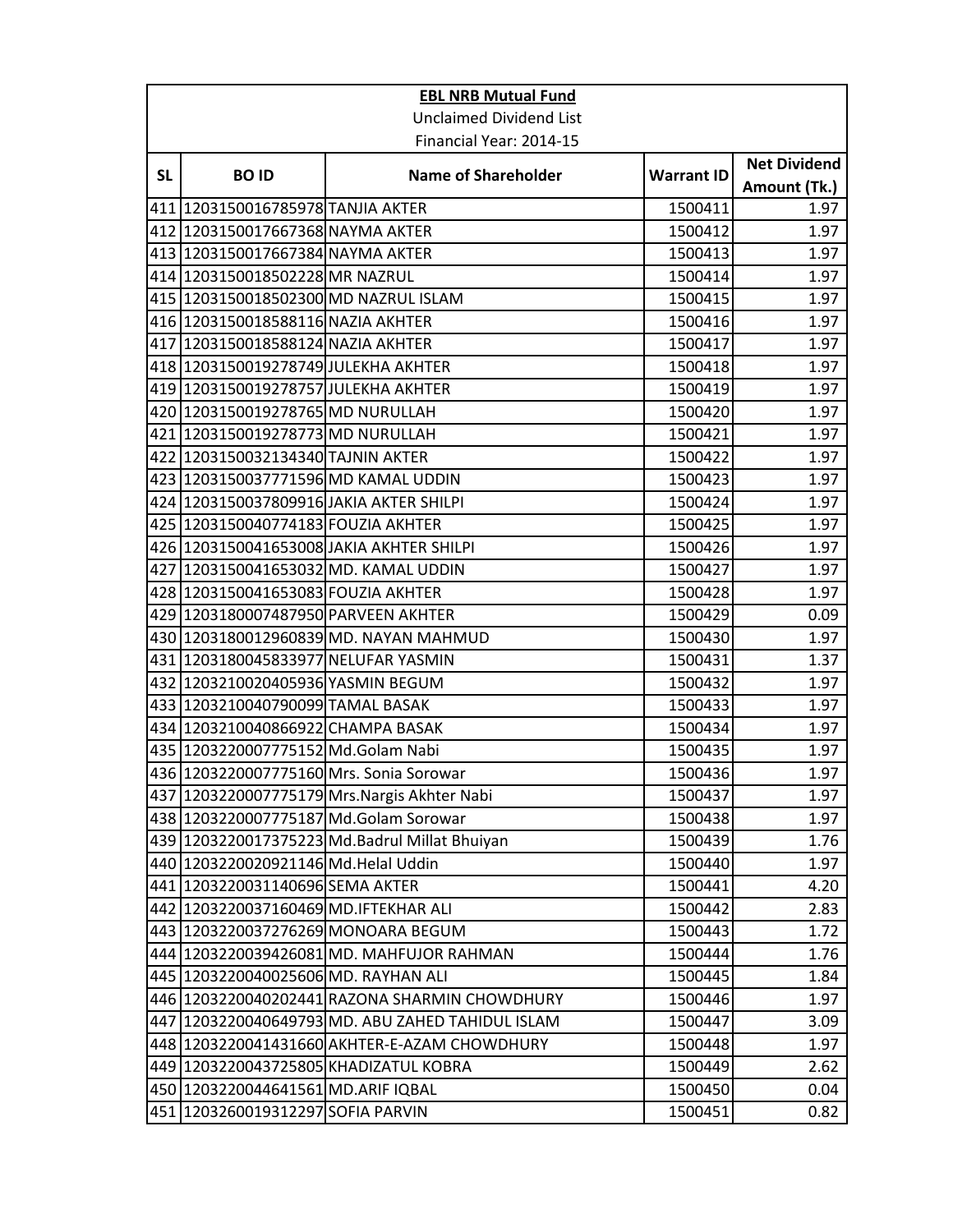|           | <b>EBL NRB Mutual Fund</b>             |                                                     |                   |                     |  |
|-----------|----------------------------------------|-----------------------------------------------------|-------------------|---------------------|--|
|           | <b>Unclaimed Dividend List</b>         |                                                     |                   |                     |  |
|           | Financial Year: 2014-15                |                                                     |                   |                     |  |
| <b>SL</b> |                                        |                                                     |                   | <b>Net Dividend</b> |  |
|           | <b>BOID</b>                            | <b>Name of Shareholder</b>                          | <b>Warrant ID</b> | Amount (Tk.)        |  |
|           | 452 1203260023029260 SYED ASHRAF ALI   |                                                     | 1500452           | 1.97                |  |
|           | 453 1203260023029295 SULTANA ALI       |                                                     | 1500453           | 1.97                |  |
|           | 454 1203260023029386 SYED ASHRAF ALI   |                                                     | 1500454           | 1.97                |  |
|           | 455 1203260023029426 REHANA ZAMAN      |                                                     | 1500455           | 1.97                |  |
|           | 456 1203260023029469 AFIA NAYEEM       |                                                     | 1500456           | 1.97                |  |
|           | 457 1203260023029517 AFIA NAYEEM       |                                                     | 1500457           | 1.97                |  |
|           | 458 1203260038283984 FAROOQ REZA       |                                                     | 1500458           | 1.72                |  |
|           |                                        | 459 1203260039431549 MD ANISUZZAMAN SWAPAN          | 1500459           | 2.19                |  |
|           |                                        | 460 1203260045905729 MUHAMMAD MUSFIQUR RAHMAN KHAN  | 1500460           | 0.43                |  |
|           | 461 1203260046782075 JENIFA AKTAR      |                                                     | 1500461           | 3.43                |  |
|           |                                        | 462 1203260050268540 IFTAKHARUL ISLAM KHAN          | 1500462           | 1.03                |  |
|           |                                        | 463  1203260050268559 IFTAKHARUL ISLAM KHAN         | 1500463           | 2.06                |  |
|           |                                        | 464 1203260050421365 MST. FATEMA KHANM              | 1500464           | 2.87                |  |
|           | 465   1203260053781811   HAMIDA NUSRAT |                                                     | 1500465           | 2.06                |  |
|           |                                        | 466 1203270043399628 MD. KAMRUZZAMAN                | 1500466           | 2.79                |  |
|           | 467 1203280044888859 SAMIR BASAK       |                                                     | 1500467           | 0.17                |  |
|           |                                        | 468 1203300029266719 MD.SAZZADUR RAHMAN             | 1500468           | 1.97                |  |
|           |                                        | 469 1203300029266786 MST.MUKTARA KHATUN             | 1500469           | 1.97                |  |
|           |                                        | 470 1203300033315599 MD.AMINUL ISLAM.               | 1500470           | 1.50                |  |
|           |                                        | 471  1203300034072621 MD.MOSHARROF HOSSAIN          | 1500471           | 0.64                |  |
|           |                                        | 472 1203300034834604 MD.ASHADUL ISLAM               | 1500472           | 1.97                |  |
|           |                                        | 473  1203300034834612 MST.JINAT SHAHRIN TOHURA      | 1500473           | 1.97                |  |
|           |                                        | 474 1203300034836887 MST.JINAT SHAHRIN TOHURA       | 1500474           | 1.97                |  |
|           |                                        | 475 1203300034836900 MD.ASHADUL ISLAM               | 1500475           | 1.97                |  |
|           |                                        | 476 1203300050498317 S.M.SHAMEEM AKTER              | 1500476           | 3.69                |  |
|           | 477 1203320007205790 MD.GONI AMIN      |                                                     | 1500477           | 2.19                |  |
|           | 478 1203320016326246 TASNUBHA AKTER    |                                                     | 1500478           | 1.72                |  |
|           | 479 1203320016326254 TASNUBHA AKTER    |                                                     | 1500479           | 1.72                |  |
|           | 480 1203320016326262 ATAUR RAHMAN      |                                                     | 1500480           | 1.72                |  |
|           |                                        | 481 1203370039962982 HASINA AKTER DOLLY             | 1500481           | 1.97                |  |
|           |                                        | 482 1203390006798092 MOHAMMAD ABU MUSA              | 1500482           | 1.97                |  |
|           | 483 1203390046084772 HELENA BEGUM      |                                                     | 1500483           | 0.21                |  |
|           |                                        | 484 1203410015018890 CAPT. GOLAM MOHIUDDIN QUADREY  | 1500484           | 2.92                |  |
|           |                                        | 485  1203410043338282 K. M. MOSTAFA KAMAL MONJU     | 1500485           | 3.60                |  |
|           | 486 1203440032553444 SHAMIMA NASRIN    |                                                     | 1500486           | 0.26                |  |
|           |                                        | 487 1203440043314769 MR. SUDHIR KUMAR ROY           | 1500487           | 3.43                |  |
|           |                                        | 488 1203490011331423 MD ALAUDDIN TAPADER            | 1500488           | 1.97                |  |
|           |                                        | 489 1203490011331862 MD ALAUDDIN TAPADER            | 1500489           | 1.97                |  |
|           |                                        | 490 1203510027821741 NOWSHER AHMED CHOWDHURY        | 1500490           | 1.97                |  |
|           |                                        | 491 1203530042071252 MOHAMMAD AHATASANULHOQUE FAKIR | 1500491           | 4.20                |  |
|           |                                        | 492 1203530056349264 FARZANA TASREEN SYNTHIA        | 1500492           | 4.03                |  |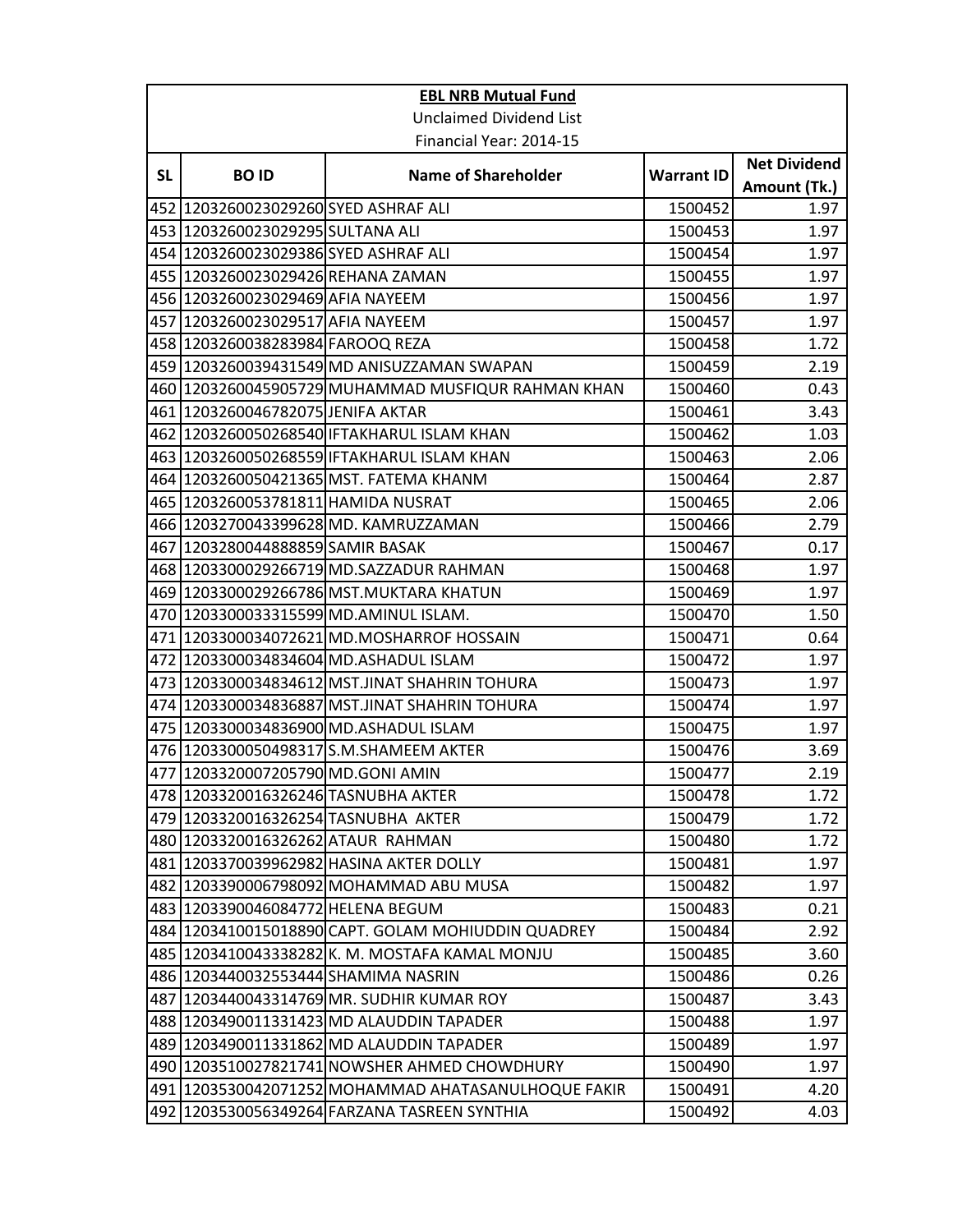| <b>EBL NRB Mutual Fund</b> |                                         |                                                     |                   |                     |  |
|----------------------------|-----------------------------------------|-----------------------------------------------------|-------------------|---------------------|--|
|                            | <b>Unclaimed Dividend List</b>          |                                                     |                   |                     |  |
|                            | Financial Year: 2014-15                 |                                                     |                   |                     |  |
| <b>SL</b>                  | <b>BOID</b>                             |                                                     |                   | <b>Net Dividend</b> |  |
|                            |                                         | <b>Name of Shareholder</b>                          | <b>Warrant ID</b> | Amount (Tk.)        |  |
|                            | 493   1203550043221967 RUBI RANI DATTA  |                                                     | 1500493           | 1.97                |  |
|                            |                                         | 494 1203570043450367 MOKTER HOSSAIN BHUIYAN         | 1500494           | 0.69                |  |
|                            |                                         | 495  1203580025268391 M A H CHOWDHURY               | 1500495           | 3.43                |  |
|                            | 496 1203600000067959 Md.Shaiful Hossain |                                                     | 1500496           | 2.49                |  |
|                            | 497 1203600020661963 HASINA AHMED       |                                                     | 1500497           | 1.97                |  |
|                            |                                         | 498 1203600035530690 MEHJABEEN MAHTAB               | 1500498           | 1.97                |  |
|                            | 499 1203610021416062 FOUZIA YASMIN      |                                                     | 1500499           | 2.06                |  |
|                            | 500 1203620036437144 JOBAIR             |                                                     | 1500500           | 1.97                |  |
|                            |                                         | 501 1203630019733836 MD. BOZLUR RASHID              | 1500501           | 0.21                |  |
|                            |                                         | 502 1203630021248371 MOHAMMAD JAMAL HOSSAIN SHAHJI  | 1500502           | 1.72                |  |
|                            | 503 1203630021248381 ALI ASHRAF         |                                                     | 1500503           | 1.72                |  |
|                            | 504 1203630021248398 ALI ASHRAF         |                                                     | 1500504           | 1.72                |  |
|                            | 505 1203630031713368 NAZMA AKTER        |                                                     | 1500505           | 1.97                |  |
|                            | 506 1203630031713376 NAZMA AKTER        |                                                     | 1500506           | 1.97                |  |
|                            | 507 1203630037467303 MITALI SARKER      |                                                     | 1500507           | 1.97                |  |
|                            |                                         | 508 1203630049471704 AKM MAZHARUL ISLAM CHOWDHURY   | 1500508           | 1.37                |  |
|                            | 509 1203640015981876 Mir Motiur Rahman  |                                                     | 1500509           | 1.97                |  |
|                            |                                         | 510 1203640023041541 MIR MOTIUR RAHMAN              | 1500510           | 1.97                |  |
|                            |                                         | 511   1203650008897911 CAPT.M.RAFIQUL ISLAM         | 1500511           | 1.97                |  |
|                            |                                         | 512 1203650008946478 CAPT.M.RAFIQUL ISLAM           | 1500512           | 1.97                |  |
|                            | 513 1203650008946494 MRS NURI ISLAM     |                                                     | 1500513           | 1.97                |  |
|                            |                                         | 514 1203650010174692 FARHANA YASMEEN                | 1500514           | 1.97                |  |
|                            |                                         | 515 1203670018965246 MD. SAIDUR RAHMAN              | 1500515           | 3.26                |  |
|                            | 516 1203670052463961 RAZIA SULTANA      |                                                     | 1500516           | 0.77                |  |
|                            |                                         | 517 1203680018880070 IND. & INF. DEV. FIN. CO. LTD. | 1500517           | 1.84                |  |
|                            | 518 1203680037576690 REZAUL KARIM       |                                                     | 1500518           | 0.09                |  |
|                            |                                         | 519 1203710005016542 MD. MOSTAQUE AHMED             | 1500519           | 1.97                |  |
|                            |                                         | 520 1203710010071761 MRS. HAFIZA BEGUM              | 1500520           | 1.97                |  |
|                            |                                         | 521   1203710010531718   MS. AMENA BEGUM            | 1500521           | 1.97                |  |
|                            |                                         | 522 1203710010531793 MR. TAREQUE AHMED SOHEL        | 1500522           | 1.97                |  |
|                            | 523 1203710011920565 MD. NEZAM UDDIN    |                                                     | 1500523           | 1.97                |  |
|                            |                                         | 524 1203710012411234 NASIR UDDIN AHMED              | 1500524           | 3.69                |  |
|                            |                                         | 525 1203710012838152 MD. MOSTAQUE AHMED             | 1500525           | 1.97                |  |
|                            | 526 1203710016322066 BIJAN PAUL         |                                                     | 1500526           | 4.16                |  |
|                            | 527 1203710047571101 NASIMA AKTER       |                                                     | 1500527           | 1.67                |  |
|                            |                                         | 528 1203720042729563 MD. BOZLUR RAHMAN              | 1500528           | 1.97                |  |
|                            | 529 1203780000010372 Omar Aziz Ahmed    |                                                     | 1500529           | 1.46                |  |
|                            | 530 1203780039614885 Md. Hasan Reza     |                                                     | 1500530           | 3.60                |  |
|                            | 531 1203780039620397 Noushin Akter      |                                                     | 1500531           | 3.60                |  |
|                            | 532 1203780039620402 Md. Hasan Reza     |                                                     | 1500532           | 3.60                |  |
|                            | 533 1203780039620429 Noushin Akter      |                                                     | 1500533           | 3.60                |  |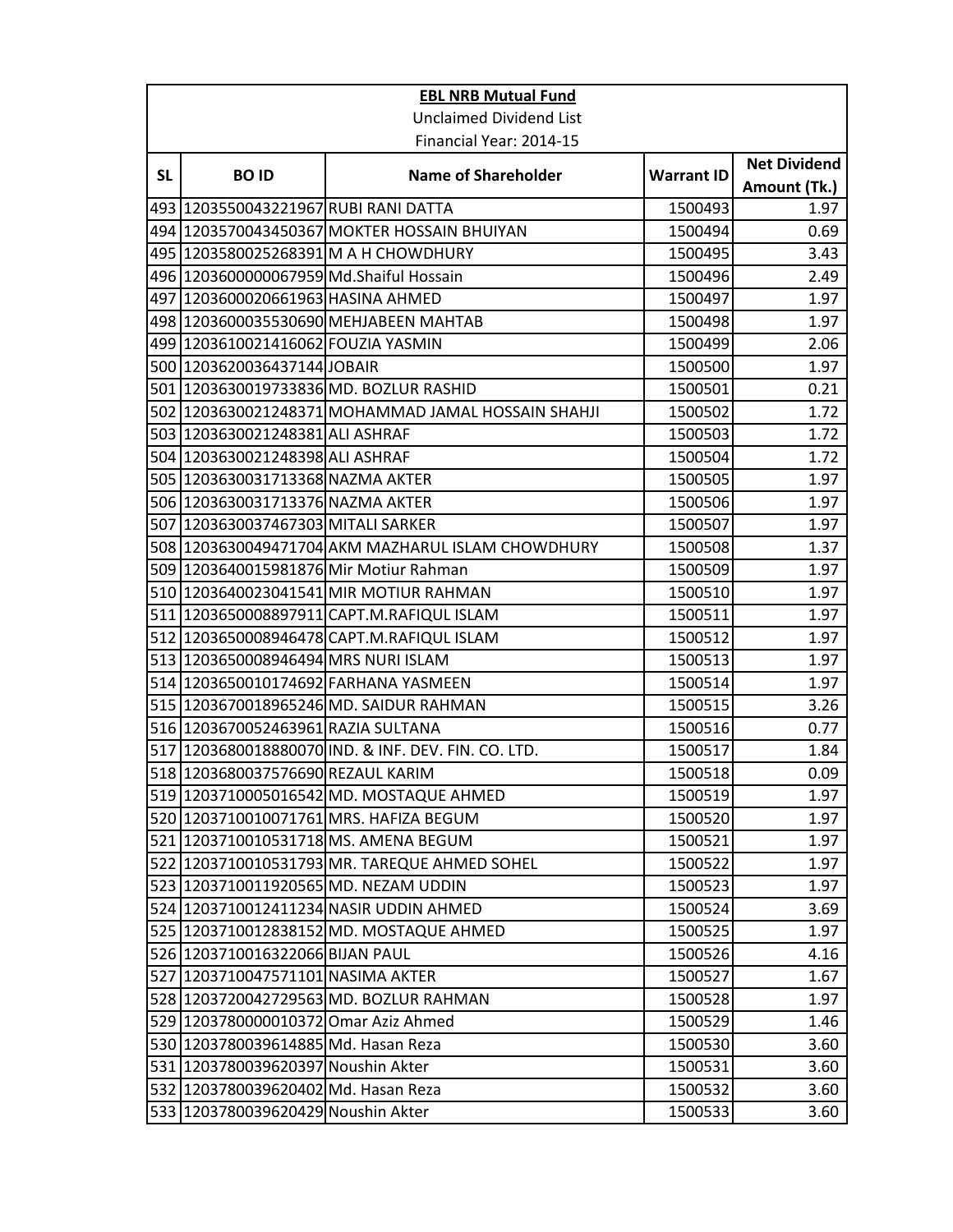| <b>EBL NRB Mutual Fund</b> |                                       |                                                |                   |                     |  |
|----------------------------|---------------------------------------|------------------------------------------------|-------------------|---------------------|--|
|                            | <b>Unclaimed Dividend List</b>        |                                                |                   |                     |  |
|                            | Financial Year: 2014-15               |                                                |                   |                     |  |
|                            |                                       |                                                |                   | <b>Net Dividend</b> |  |
| <b>SL</b>                  | <b>BOID</b>                           | <b>Name of Shareholder</b>                     | <b>Warrant ID</b> | Amount (Tk.)        |  |
|                            | 534 1203780045382044 Shamima Nasrin   |                                                | 1500534           | 1.84                |  |
|                            | 535 1203780045649650 Md. Abdul Halim  |                                                | 1500535           | 0.39                |  |
|                            | 536 1203780054845201 Omar Aziz Ahmed  |                                                | 1500536           | 4.16                |  |
|                            | 537 1203810024979451 ASM SEFAUL ISLAM |                                                | 1500537           | 1.97                |  |
|                            |                                       | 538 1203830041020953 A.T.M. BAZLUR RASHID      | 1500538           | 1.97                |  |
|                            |                                       | 539 1203830041021048 A.T.M. BAZLUR RASHID      | 1500539           | 1.97                |  |
|                            |                                       | 540 1203830041021099 NUSRAT JAHAN PUTUL        | 1500540           | 1.97                |  |
|                            | 541 1203830041021155 TAHSIN RAHMAN    |                                                | 1500541           | 1.97                |  |
|                            | 542 1203830041021246 TANJINA ISLAM    |                                                | 1500542           | 1.97                |  |
|                            | 543 1203830041021396 NOOR E SHAHEEN   |                                                | 1500543           | 1.97                |  |
|                            |                                       | 544 1203830041021444 MD. ZAKIR HOSSAIN         | 1500544           | 1.97                |  |
|                            | 545 1203830041024499 NOOR E JESMIN    |                                                | 1500545           | 1.97                |  |
|                            |                                       | 546 1203850020132299 SAMARESH BHATTACHARJEE    | 1500546           | 1.97                |  |
|                            |                                       | 547 1203850034879309 MOHAMMAD JAHANGIR ALAM    | 1500547           | 1.72                |  |
|                            |                                       | 548 1203850059263081 MD.MAHABUBUR RAHAMAN      | 1500548           | 2.23                |  |
|                            |                                       | 549 1203880020183040 NAZNIN AKTHER BANU        | 1500549           | 3.90                |  |
|                            |                                       | 550 1203880020405168 KAZI NAJNIN NAHAR         | 1500550           | 2.15                |  |
|                            |                                       | 551 1203880030043496 MD. MORSHEDUL KABIR       | 1500551           | 4.20                |  |
|                            |                                       | 552 1203910053578281 MAYUREE KUNDU PUJA        | 1500552           | 1.67                |  |
|                            |                                       | 553 1203920015465161 SATAYA RANGAN SARKER      | 1500553           | 2.66                |  |
|                            |                                       | 554 1203950031330878 MD. FIJUR RAHMAN          | 1500554           | 4.12                |  |
|                            |                                       | 555 1203950032974124 MD. ABDUL HAI AZAD        | 1500555           | 1.97                |  |
|                            |                                       | 556   1203970033884890 MD. HUMAUN KABIR        | 1500556           | 1.97                |  |
|                            |                                       | 557 1203970033987622 MD. HUMAUN KABIR          | 1500557           | 1.97                |  |
|                            | 558 1203970033987630 MD. ISMAIL       |                                                | 1500558           | 1.97                |  |
|                            | 559 1203970033987649 MD. ISMAIL       |                                                | 1500559           | 1.97                |  |
|                            |                                       | 560 1203970040615370 MD. AMINUL ISLAM          | 1500560           | 1.97                |  |
|                            | 561 1203970040615397 HOSNA KHATUN     |                                                | 1500561           | 1.97                |  |
|                            | 562 1203970043227576 HOSNA KHATUN     |                                                | 1500562           | 1.97                |  |
|                            |                                       | 563 1203980050886556 MD. SHAFIQUL ISLAM        | 1500563           | 3.69                |  |
|                            |                                       | 564 1204000032935981 MASUDA RUMMAN             | 1500564           | 3.47                |  |
|                            | 565 1204000032937343 SELINA AKHTER    |                                                | 1500565           | 1.97                |  |
|                            | 566   1204000033348487 NUR MOHAMMAD   |                                                | 1500566           | 2.87                |  |
|                            |                                       | 567 1204000048611484 MD.NURE ALAM SIDDIQUE     | 1500567           | 3.30                |  |
|                            |                                       | 568 1204000050360871 MD.JAHANGIR ALAM SHAH     | 1500568           | 2.06                |  |
|                            | 569 1204000050619297 MUSLEH UDDIN     |                                                | 1500569           | 1.67                |  |
|                            | 570 1204030000313377 SHAHNAJ AKTER    |                                                | 1500570           | 1.97                |  |
|                            |                                       | 571 1204030016602857 MIRPUR CERAMIC WORKS LTD. | 1500571           | 3.73                |  |
|                            | 572 1204030019548903 SHAHNAJ AKTER    |                                                | 1500572           | 1.97                |  |
|                            |                                       | 573 1204050042726371 MD. YEASIN ARAFAT         | 1500573           | 1.97                |  |
|                            |                                       | 574 1204070000072332 Md.Mosaddek Hossain Titu  | 1500574           | 0.86                |  |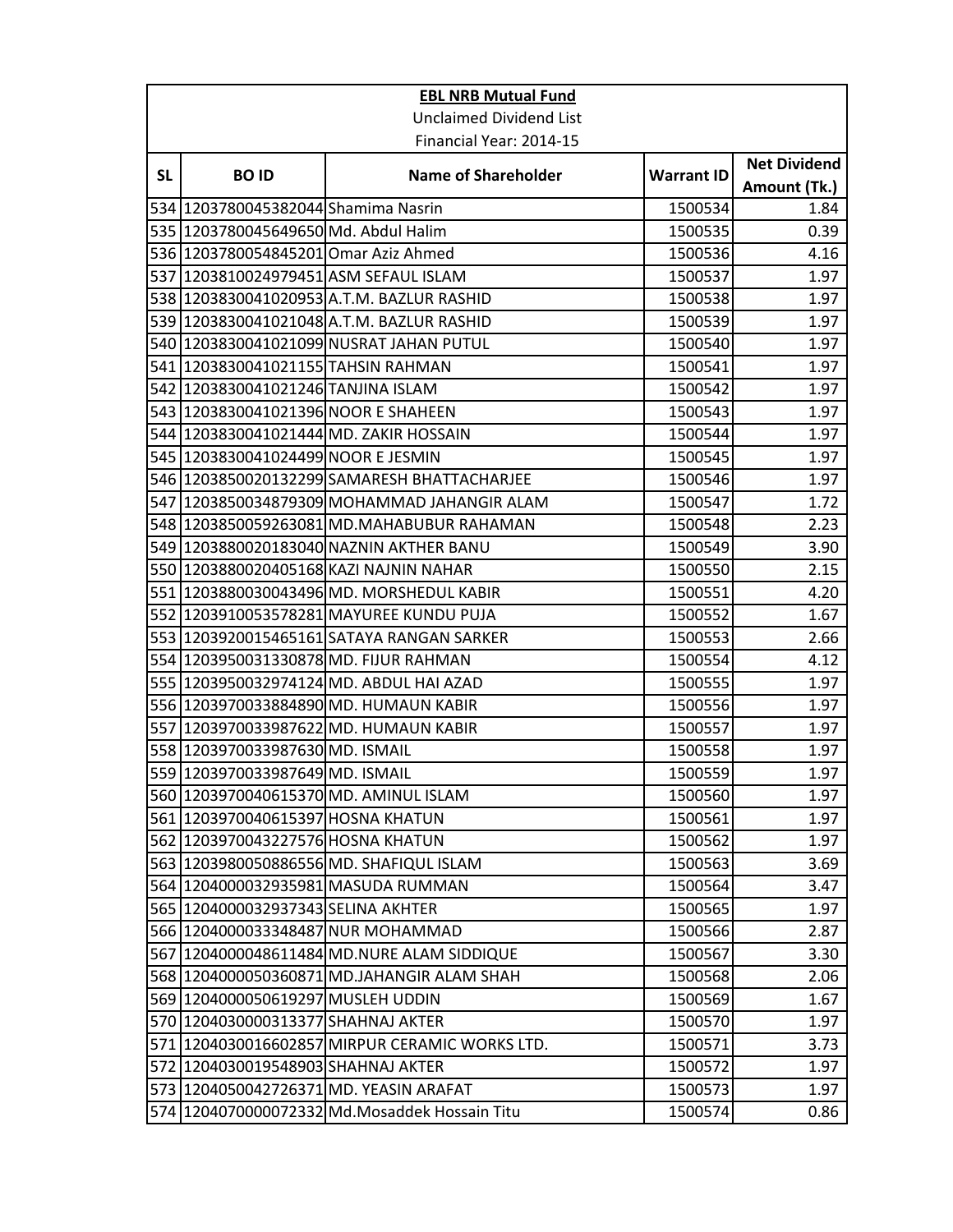| <b>EBL NRB Mutual Fund</b> |                                        |                                               |                   |                     |  |
|----------------------------|----------------------------------------|-----------------------------------------------|-------------------|---------------------|--|
|                            | <b>Unclaimed Dividend List</b>         |                                               |                   |                     |  |
|                            | Financial Year: 2014-15                |                                               |                   |                     |  |
| <b>SL</b>                  | <b>BOID</b>                            | <b>Name of Shareholder</b>                    | <b>Warrant ID</b> | <b>Net Dividend</b> |  |
|                            |                                        |                                               |                   | Amount (Tk.)        |  |
|                            | 575 1204090000180998 Md. Jamal Hossain |                                               | 1500575           | 1.54                |  |
|                            |                                        | 576 1204090025811227 BELAL AHMED RAJU         | 1500576           | 2.19                |  |
| 577                        |                                        | 1204090034132181 MD.MAHBUB ALAM BHUIYA        | 1500577           | 0.82                |  |
|                            |                                        | 578 1204090043132585 AMAN CEMENT MILLS LTD.   | 1500578           | 4.16                |  |
|                            | 579 1204090044443274 MUKSUDA AKTHER    |                                               | 1500579           | 3.22                |  |
|                            |                                        | 580 1204100028247776 MRS. IMRANA JANNAT EVA   | 1500580           | 1.97                |  |
|                            |                                        | 581   1204100028247792 MD. KAWSAR AHMED       | 1500581           | 1.97                |  |
|                            |                                        | 582 1204130018437625 GANGOTREE GOSWAMI        | 1500582           | 1.03                |  |
|                            |                                        | 583 1204130042260365 MD. MOKSEDUR RAHMAN      | 1500583           | 3.73                |  |
|                            |                                        | 584 1204140033659174 A.T.M. IFTEKHAR HOSSAIN  | 1500584           | 0.43                |  |
|                            | 585 1204180019718545 MD. NAZRUL ISLAM  |                                               | 1500585           | 0.09                |  |
|                            |                                        | 586 1204180030410578 FARID UDDIN SARKER       | 1500586           | 1.97                |  |
|                            |                                        | 587 1204180030410594 MD. SHAHJAHAN SARKER     | 1500587           | 1.97                |  |
|                            |                                        | 588 1204180038899287 MOHAMMAD MAHABUBUL HOQUE | 1500588           | 1.03                |  |
|                            | 589 1204180040627658 IM SHAFIQUE       |                                               | 1500589           | 1.97                |  |
|                            |                                        | 590 1204180041299663 MOHAMMED MONJUR HOSSAIN  | 1500590           | 1.97                |  |
|                            |                                        | 591 1204180041825476 MOHAMMED MONJUR HOSSAIN  | 1500591           | 1.97                |  |
|                            | 592 1204180042959795 MD.SHAMIM NUR     |                                               | 1500592           | 1.03                |  |
|                            | 593 1204180059058759 AKLIMA BEGUM      |                                               | 1500593           | 3.43                |  |
|                            |                                        | 594 1204220038373386 MOHAMMAD ABDUL WADUD     | 1500594           | 1.84                |  |
|                            |                                        | 595 1204240021757562 MD. ASHRAF HOSSAIN       | 1500595           | 1.76                |  |
|                            | 596 1204280008995271 Md. Abdul Awal    |                                               | 1500596           | 2.15                |  |
|                            |                                        | 597 1204280038336273 IMON CHANDRA DAS         | 1500597           | 1.97                |  |
|                            | 598 1204290030643950 ABDUL QUDDUS      |                                               | 1500598           | 1.97                |  |
|                            | 599 1204290033745298 CHABI DAS GUPTA   |                                               | 1500599           | 1.97                |  |
|                            |                                        | 600 1204290041588132 FARJANA SHARMIN          | 1500600           | 1.97                |  |
|                            |                                        | 601 1204290049640011 MD. MAHBUB HOSSAIN       | 1500601           | 2.49                |  |
|                            | 602 1204330012373431 TASLIMA SULTANA   |                                               | 1500602           | 1.16                |  |
|                            |                                        | 603 1204330042545521 MD ESHAQUE MIAH          | 1500603           | 3.69                |  |
|                            |                                        | 604 1204340003844508 Md. Mahfuzur Rahman      | 1500604           | 3.95                |  |
|                            | 605 1204410054425890 Md. Farid Uddin   |                                               | 1500605           | 1.07                |  |
|                            |                                        | 606 1204430045454641 M. A. MANNAN KAISER      | 1500606           | 1.37                |  |
|                            |                                        | 607 1204460041701164 MD. JAHIRUL ISLAM        | 1500607           | 0.82                |  |
|                            |                                        | 608 1204470020414730 SHABNAM AKHTER CHOWDHURY | 1500608           | 4.08                |  |
|                            |                                        | 609 1204480028773041 IIDFC CAPITAL LIMITED    | 1500609           | 1.16                |  |
|                            |                                        | 610 1204480043512906 MD. MOAZZAM HOSSAIN      | 1500610           | 4.25                |  |
|                            |                                        | 611 1204480056636529 R. M. ARIFUZZAMAN ARIF   | 1500611           | 2.83                |  |
|                            |                                        | 612 1204480056636553R. M. ARIFUZZAMAN ARIF    | 1500612           | 1.07                |  |
|                            |                                        | 613 1204490036968312 CHOWDHURY MOHAMMED HANIF | 1500613           | 3.90                |  |
|                            | 614 1204490043989028 ABDUL ZABED       |                                               | 1500614           | 3.30                |  |
|                            |                                        | 615 1204490046415936 MAMUN SIRAJUL ALAM       | 1500615           | 0.69                |  |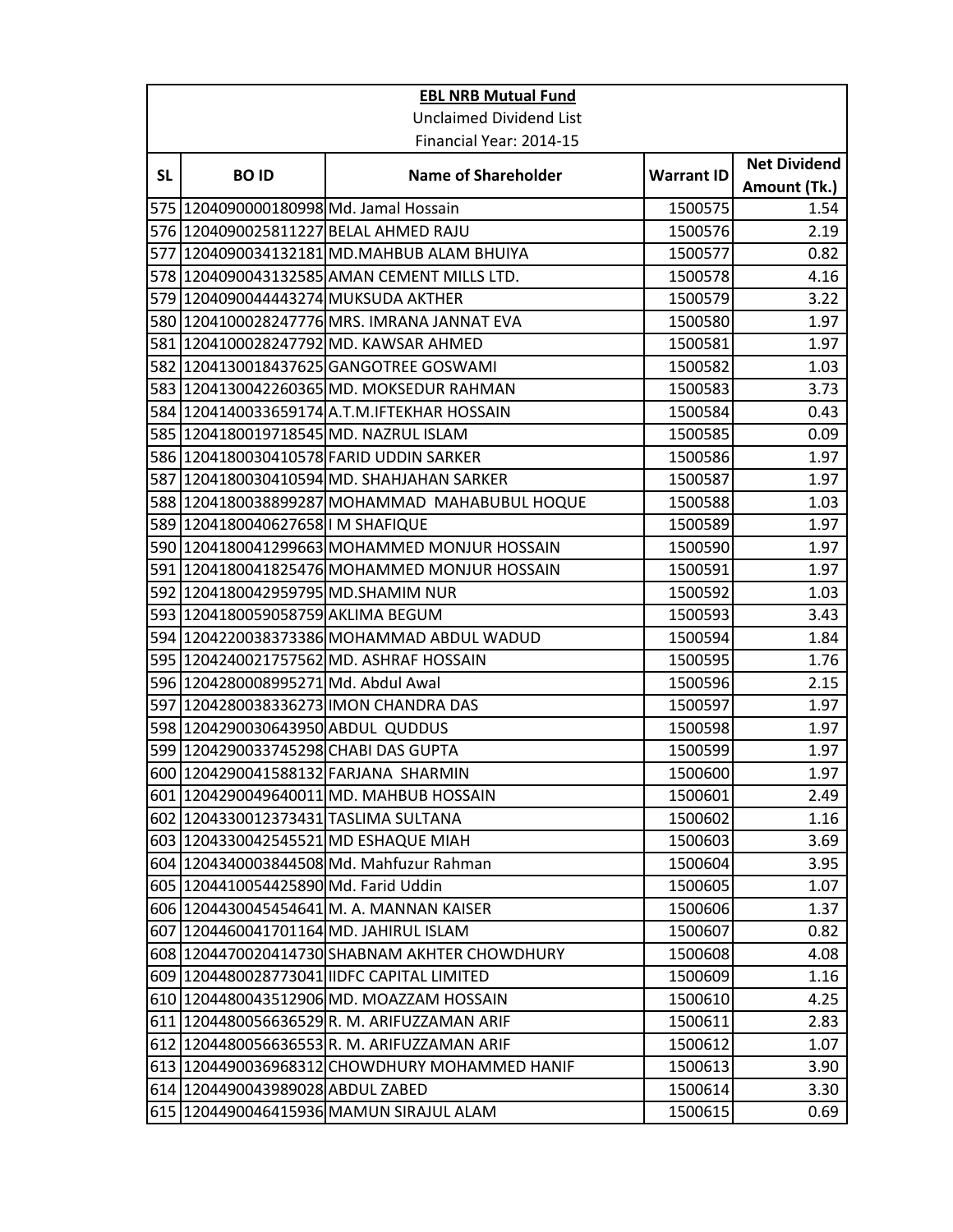| <b>EBL NRB Mutual Fund</b> |                                        |                                                     |                   |                     |  |
|----------------------------|----------------------------------------|-----------------------------------------------------|-------------------|---------------------|--|
|                            | <b>Unclaimed Dividend List</b>         |                                                     |                   |                     |  |
|                            | Financial Year: 2014-15                |                                                     |                   |                     |  |
|                            |                                        |                                                     |                   | <b>Net Dividend</b> |  |
| <b>SL</b>                  | <b>BOID</b>                            | <b>Name of Shareholder</b>                          | <b>Warrant ID</b> | Amount (Tk.)        |  |
|                            | 616 1204500052150745 BIJAN PAUL        |                                                     | 1500616           | 0.69                |  |
|                            |                                        | 617 1204500056230966 MD. YUNUS AHMED                | 1500617           | 3.09                |  |
|                            |                                        | 618 1204520046186949 MD. BULBUL AHMMAD              | 1500618           | 1.67                |  |
|                            | 619 1204590019497521 JASHIM UDDIN      |                                                     | 1500619           | 1.50                |  |
|                            | 620 1204590019881315 Jashim Uddin      |                                                     | 1500620           | 1.42                |  |
|                            |                                        | 621 1204590020688076 THE PREMIER BANK LTD.          | 1500621           | 3.26                |  |
|                            |                                        | 622 1204590025071031 The Premier Bank Ltd.          | 1500622           | 2.53                |  |
|                            | 623 1204590058973106 Md. Nur Hossain   |                                                     | 1500623           | 1.67                |  |
|                            | 624 1204730000067389 MRS.SALINA ALI    |                                                     | 1500624           | 2.10                |  |
|                            | 625 1204730001045336 MS.NADILA ALI     |                                                     | 1500625           | 3.73                |  |
|                            |                                        | 626 1204730032200692 UNIQUE HOTEL & RESORTS LTD     | 1500626           | 3.60                |  |
|                            | 627 1204730034262763 Shamim Noor       |                                                     | 1500627           | 2.66                |  |
|                            |                                        | 628 1204730037032205 Unique Ceramic Industries (Pvt | 1500628           | 1.84                |  |
|                            | 629 1204730043541269 Sudhir Kumar Saha |                                                     | 1500629           | 3.43                |  |
|                            |                                        | 630 1204760039048120 DIPAK JUTI CHOUDHURY           | 1500630           | 1.97                |  |
|                            | 631 1204760050545527 SAMAYLA JABEEN    |                                                     | 1500631           | 2.96                |  |
|                            | 632 1204900043245860 HASINA BEGUM      |                                                     | 1500632           | 1.97                |  |
|                            | 633 1205050044276355 SHAMIM HASAN      |                                                     | 1500633           | 1.84                |  |
|                            |                                        | 634 1205050058002994 KHANDAKER MAHMUD UL HASAN      | 1500634           | 1.84                |  |
|                            |                                        | 635 1205150030891111 MOHAMMAD TARIKUL HASSAN KHAN   | 1500635           | 3.99                |  |
|                            | 636 1205200022002021 M HASAN           |                                                     | 1500636           | 1.97                |  |
|                            | 637 1205200039232214 N HASAN           |                                                     | 1500637           | 1.97                |  |
|                            | 638 1205590015459615 UCBL              |                                                     | 1500638           | 1.59                |  |
|                            |                                        | 639 1205660000122040 THE TRUST BANK LIMITED         | 1500639           | 2.96                |  |
|                            |                                        | 640 1205670015924471 CHANDAN PRASHAD SAHA           | 1500640           | 3.35                |  |
|                            | 641 1205670016131219 GOLAM AHMED       |                                                     | 1500641           | 1.89                |  |
|                            |                                        | 642 1205670021715491 MRS.FARIDA AKHTER              | 1500642           | 2.36                |  |
|                            |                                        | 643 1205670022087370 MD. MOINUL ISLAM               | 1500643           | 1.89                |  |
|                            | 644 1205670024457872 ABDUL MATIN       |                                                     | 1500644           | 0.09                |  |
|                            | 645  1205670030904783 SHAMMI NASREEN   |                                                     | 1500645           | 4.20                |  |
|                            |                                        | 646 1205670056342677 MS. KHADIZA KHATUN             | 1500646           | 1.50                |  |
|                            |                                        | 647 1205700020320835 MOHAMMAD MAHBUB RABBANI        | 1500647           | 2.40                |  |
|                            | 648 1301030001068002 Kasturi Chowdhury |                                                     | 1500648           | 2.75                |  |
|                            | 649 1301030003921016 Titu Bhowmick     |                                                     | 1500649           | 1.97                |  |
|                            | 650 1301650000175597 Bank Asia Limited |                                                     | 1500650           | 2.83                |  |
|                            | 651 1601620018044089 S M A MATIN       |                                                     | 1500651           | 1.29                |  |
|                            | 652 1601620018334743 M A S KAMAL       |                                                     | 1500652           | 3.60                |  |
|                            | 653 1601620018656804 M Z ISLAM         |                                                     | 1500653           | 1.97                |  |
|                            | 654 1601620019267019 M H MAMUN         |                                                     | 1500654           | 1.97                |  |
|                            | 655 1601620021346507 M M ISLAM         |                                                     | 1500655           | 1.97                |  |
|                            | 656 1601620022274377 S M N ALAM        |                                                     | 1500656           | 2.36                |  |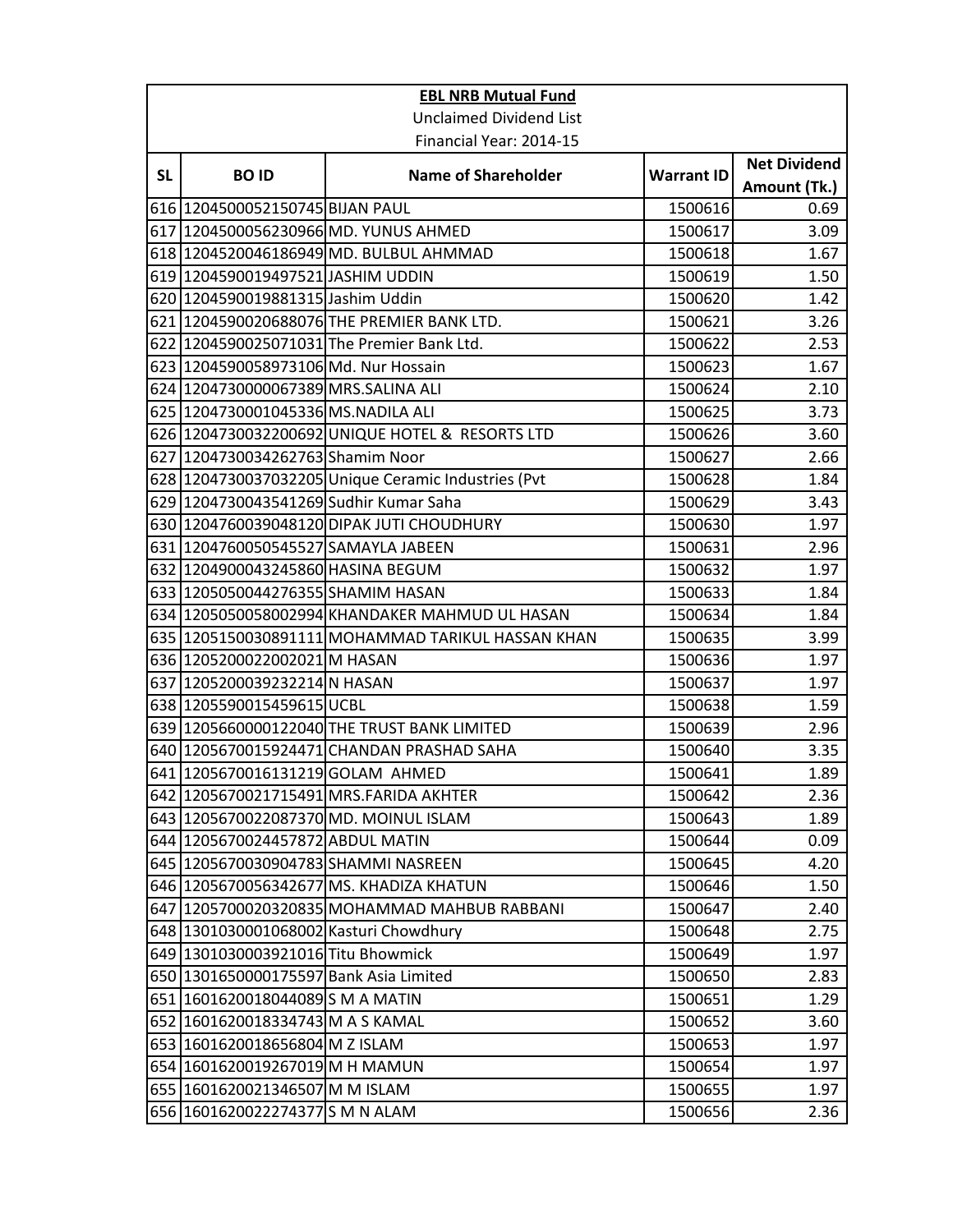| <b>Net Dividend</b><br>Amount (Tk.)<br>0.09<br>1.97<br>1.97<br>0.09<br>4.20<br>1.97<br>1.97<br>1.72<br>1.97<br>0.09 |
|---------------------------------------------------------------------------------------------------------------------|
|                                                                                                                     |
|                                                                                                                     |
|                                                                                                                     |
|                                                                                                                     |
|                                                                                                                     |
|                                                                                                                     |
|                                                                                                                     |
|                                                                                                                     |
|                                                                                                                     |
|                                                                                                                     |
|                                                                                                                     |
|                                                                                                                     |
|                                                                                                                     |
|                                                                                                                     |
| 1.97                                                                                                                |
| 1.72                                                                                                                |
| 1.97                                                                                                                |
| 1.72                                                                                                                |
| 4.20                                                                                                                |
| 2.36                                                                                                                |
| 1.97                                                                                                                |
| 2.53                                                                                                                |
| 1.50                                                                                                                |
| 1.97                                                                                                                |
| 2.53                                                                                                                |
| 2.57                                                                                                                |
| 1.72                                                                                                                |
| 1.97                                                                                                                |
| 1.72                                                                                                                |
| 1.97                                                                                                                |
| 1.97                                                                                                                |
| 1.50                                                                                                                |
| 1.72                                                                                                                |
| 1.97                                                                                                                |
| 1.97                                                                                                                |
| 1.97                                                                                                                |
| 0.43                                                                                                                |
| 0.09                                                                                                                |
| 1.97                                                                                                                |
| 1.72                                                                                                                |
| 0.43                                                                                                                |
| 1.97                                                                                                                |
| 1.97                                                                                                                |
| 1.72                                                                                                                |
| 1.97                                                                                                                |
|                                                                                                                     |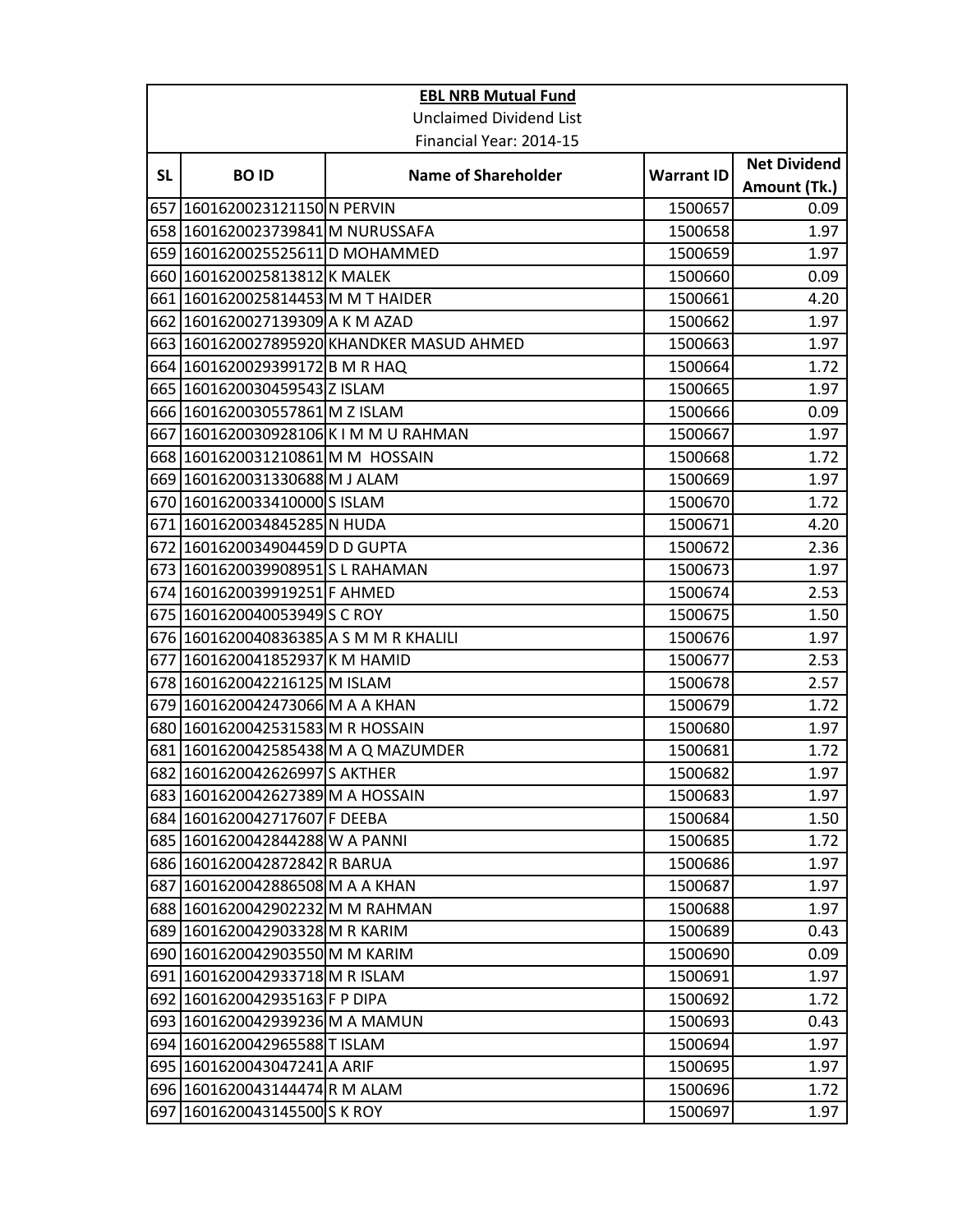| <b>EBL NRB Mutual Fund</b> |                                           |                                                     |                   |                                     |  |
|----------------------------|-------------------------------------------|-----------------------------------------------------|-------------------|-------------------------------------|--|
|                            | <b>Unclaimed Dividend List</b>            |                                                     |                   |                                     |  |
|                            | Financial Year: 2014-15                   |                                                     |                   |                                     |  |
| <b>SL</b>                  | <b>BOID</b>                               | <b>Name of Shareholder</b>                          | <b>Warrant ID</b> | <b>Net Dividend</b><br>Amount (Tk.) |  |
|                            | 698 1601620043173562 S M Z HAQUE          |                                                     | 1500698           | 2.53                                |  |
|                            |                                           | 699 1601880000059602 A H M AINUL KABIR AZAD         | 1500699           | 0.34                                |  |
|                            |                                           | 700  1601880000066582 BIPLAB KUMAR SAHA             | 1500700           | 1.97                                |  |
|                            |                                           | 701  1601880000080365 MRS. TASLIMA AKTAR            | 1500701           | 0.09                                |  |
|                            |                                           | 702  1601880000105438 DR. A. K. M. SHAMSUL HAQUE    | 1500702           | 1.97                                |  |
|                            |                                           | 703 1601880004025586 MRS. SHAMIM ARA HAQUE          | 1500703           | 1.97                                |  |
|                            |                                           | 704 1601880004031071 MS. HUMAYRA SHAMS              | 1500704           | 1.97                                |  |
|                            |                                           | 705  1601880004031081 MS. RAKSHANDA SHAMSUL HAQUE   | 1500705           | 1.97                                |  |
|                            |                                           | 706 1601880004213311 DR. A.K.M. SHAMSUL HAQUE       | 1500706           | 1.97                                |  |
|                            | 707 1601880014041179 Md. Neamul Bashir    |                                                     | 1500707           | 1.67                                |  |
|                            |                                           | 708 1601880015924471 CHANDAN PRASHAD SAHA           | 1500708           | 3.99                                |  |
|                            | 709 1601880019711650 MINHAZ MIAH          |                                                     | 1500709           | 0.56                                |  |
|                            | 710 1601880030749405 B K PODDER           |                                                     | 1500710           | 3.90                                |  |
|                            |                                           | 711 1601880030806861 MD SAMIR UDDIN SHOMU           | 1500711           | 3.30                                |  |
|                            |                                           | 712 1601880030850895 MR. MD. MOJIBUR RAHMAN         | 1500712           | 1.97                                |  |
|                            |                                           | 713 1601880032472151 GOPAL CHANDRA BARMAN           | 1500713           | 3.09                                |  |
|                            |                                           | 714  1601880033977063 KAZI KHALILUR RAHMAN          | 1500714           | 2.06                                |  |
|                            |                                           | 715 1601880034264323 MUTUAL TRUST BANK LTD.         | 1500715           | 0.34                                |  |
|                            |                                           | 716 1601880034966585 ARIFUL AZAM CHOWDHURY          | 1500716           | 1.97                                |  |
|                            |                                           | 717 1601880047542021 MD. INZAMAM-UL-HAQ             | 1500717           | 3.60                                |  |
|                            | 718   1601880051665203   KAZI SAIFUL ALAM |                                                     | 1500718           | 0.82                                |  |
|                            | 719   1601880054774213 KAZI AL RAKIB      |                                                     | 1500719           | 0.43                                |  |
|                            |                                           | 720 1602070002091253 MRS. MOMTAZ BEGUM              | 1500720           | 1.97                                |  |
|                            |                                           | 721 1602070002091296 DR ASM NAWSHAD UDDIN AHMED     | 1500721           | 1.97                                |  |
|                            |                                           | 722  1602170033553320 2196 - KAZI NAZRUL ISLAM      | 1500722           | 0.99                                |  |
|                            | 723 1602170040858397 T.K SARKAR           |                                                     | 1500723           | 0.26                                |  |
|                            | 724 1602480019243629 EXIM Bank            |                                                     | 1500724           | 4.25                                |  |
|                            |                                           | 725 1603420000842934 Delta Life Insurance Co. Ltd.  | 1500725           | 4.16                                |  |
|                            |                                           | 726 1604580000002341 ICB AMCL UNIT FUND             | 1500726           | 4.12                                |  |
|                            |                                           | 727 1604580000678491 Icb Amcl Pen. Hold. Unit Fund  | 1500727           | 1.37                                |  |
|                            |                                           | 728 1604580017553369 ICB AMCL SECOND NRB MUTUALFUND | 1500728           | 2.32                                |  |
|                            |                                           | 729 1604580019691026 PRIME FINANCE FIRST MUTUAL FUN | 1500729           | 4.25                                |  |
|                            |                                           | 730 1604580024387821 PRIME BANK 1ST ICB AMCL MF     | 1500730           | 0.04                                |  |
|                            |                                           | 731 1604580024425376 ICB AMCL THIRD NRB MF          | 1500731           | 1.84                                |  |
|                            |                                           | 732 1604580036409473 SOUTHEAST BANK 1ST MUTUAL FUND | 1500732           | 1.54                                |  |
|                            |                                           | 733  1604580037482412 NLI FIRST MUTUAL FUND         | 1500733           | 1.84                                |  |
|                            |                                           | 734 1604580037759084 ICB AMCL SONALI BANK 1ST MF    | 1500734           | 2.79                                |  |
|                            |                                           | 735 1604620020828286 RANA JYOTI CHAKMA              | 1500735           | 4.20                                |  |
|                            |                                           | 736 1604620037592504 MOHAMMAD IRFAN FOIZ            | 1500736           | 2.53                                |  |
|                            |                                           | 737   1604620040091494   MOHAMMAD NUR ALAM          | 1500737           | 1.97                                |  |
|                            |                                           | 738 1604620040832210 MR. KAWSAR RAHMAN MIA          | 1500738           | 4.20                                |  |